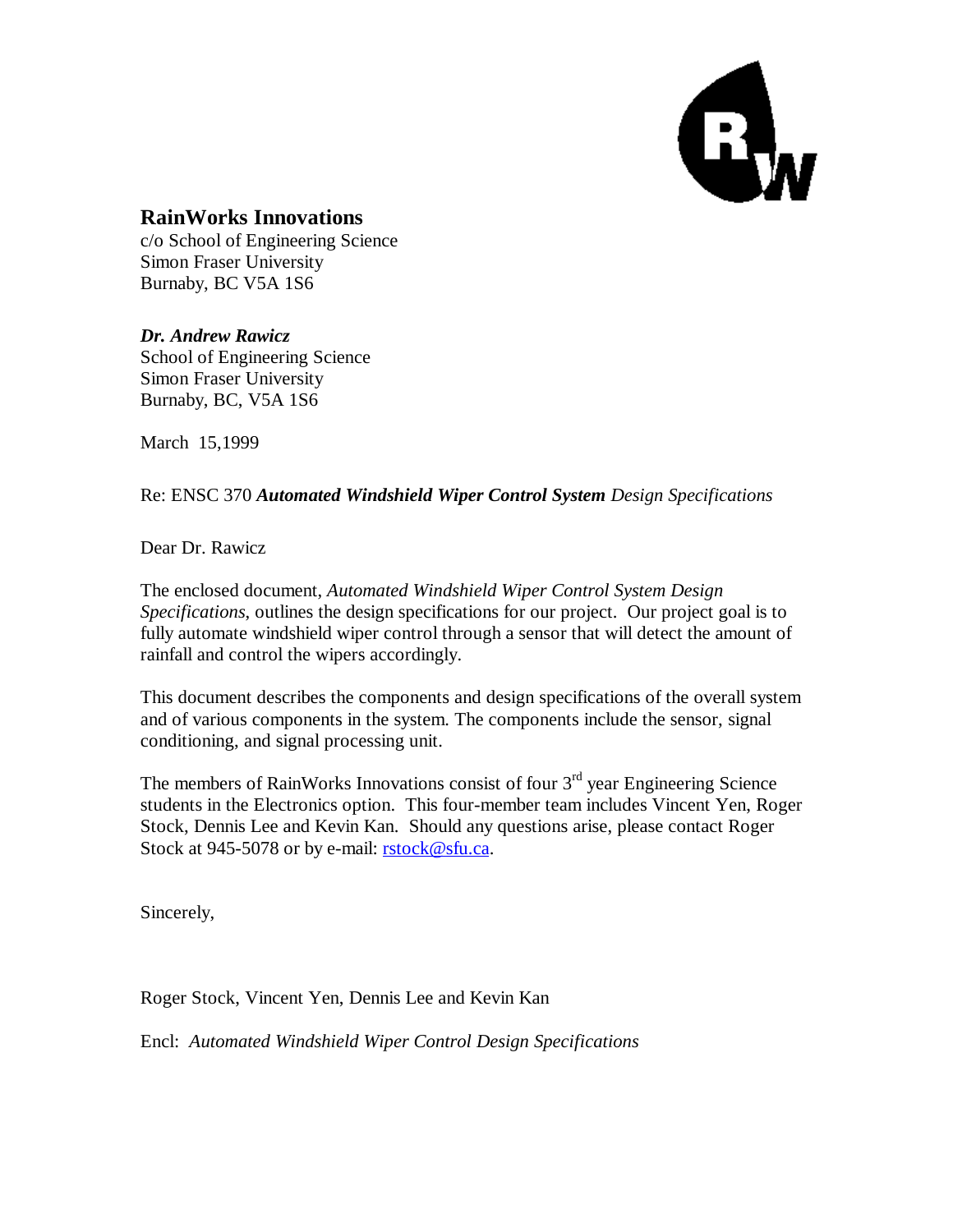

# **Automated Windshield Wiper Control System Design Specifications**

| Submitted by: | RainWorks Innovations:<br>Vincent Yen, Roger Stock,<br>Dennis Lee and Kevin Kan |
|---------------|---------------------------------------------------------------------------------|
| Contact:      | Roger Stock<br>rstock@sfu.ca                                                    |
| Submitted to: | Andrew Rawicz<br>Steve Whitmore                                                 |
|               | School of Engineering Science<br><b>Simon Fraser University</b>                 |
| Date:         | March 15, 1999                                                                  |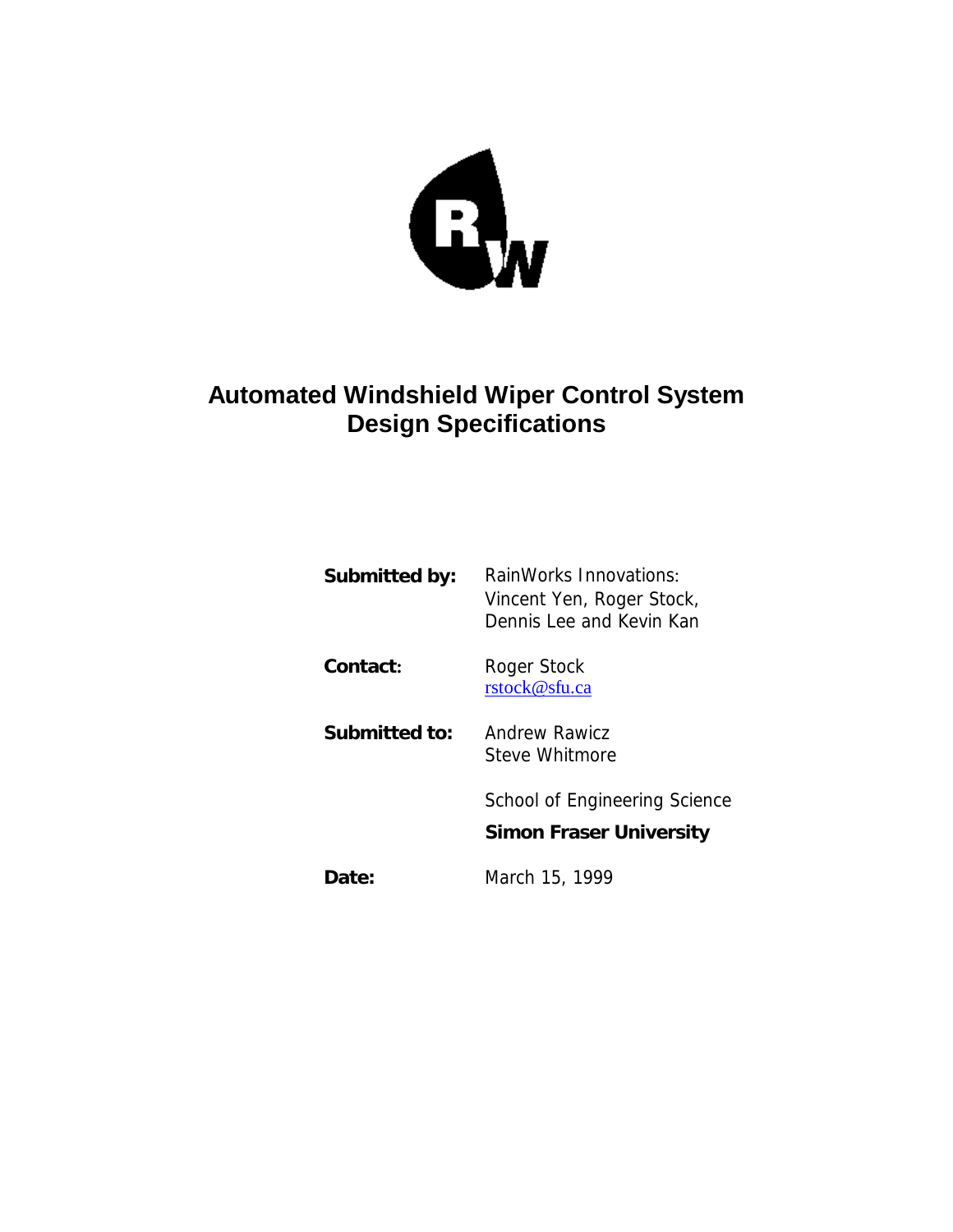



## **Executive Summary**

The AWWCS (Automated Windshield Wiper Control System) is the product currently being developed by RainWorks Innovations. It will automate automobile windshield wiping depending on the amount of rainfall on the windshield.

The rainsensor consists of variable resistance and variable capacitance circuits to detect various types of rainfall. It provides input to a microcontroller through an ADC and signal conditioning unit to meet the required input parameters. After the microcontroller determines how to control the wipers according to the sensed rainfall, it sends controlling signals to the actuator interface which manipulates the existing wiper control system to initiate a wipe. A manual override from the user will return control to the cars original wiping system.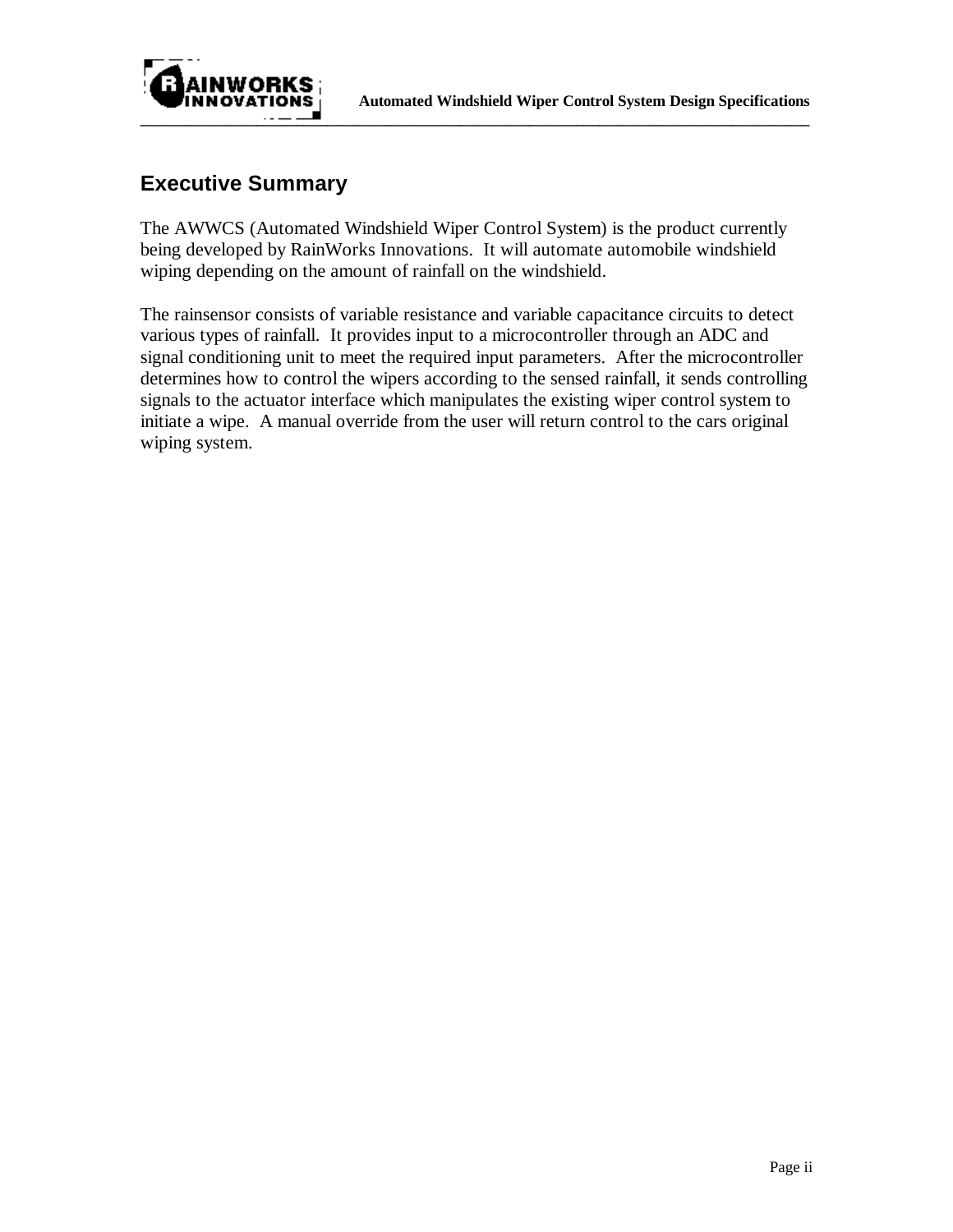

# **Table of Contents**

| 1<br><b>Introduction</b><br><u> 1989 - Johann Stoff, fransk politik (f. 1989)</u>                                                                                                                                                       | $\boldsymbol{l}$ |
|-----------------------------------------------------------------------------------------------------------------------------------------------------------------------------------------------------------------------------------------|------------------|
| 2                                                                                                                                                                                                                                       |                  |
| $Signal \, A \, \textit{equisition} \, \underline{\hspace{2cm}}$ 2<br>3                                                                                                                                                                 |                  |
| 3.1                                                                                                                                                                                                                                     |                  |
|                                                                                                                                                                                                                                         |                  |
|                                                                                                                                                                                                                                         |                  |
| 3.1.3 Rain Resistance<br>3.1.4 Variable Resistor Sensor Limitations<br>4 4                                                                                                                                                              |                  |
|                                                                                                                                                                                                                                         |                  |
| 3.2 Variable Capacitance Sensor<br>5                                                                                                                                                                                                    |                  |
| 3.2.1<br>Discussion                                                                                                                                                                                                                     | $\sim$ 5         |
| 3.2.2                                                                                                                                                                                                                                   |                  |
| 3.2.3                                                                                                                                                                                                                                   |                  |
| 3.3<br>Combination Sensor Configuration 2008 2012 12:00 12:00 12:00 12:00 12:00 12:00 12:00 12:00 12:00 12:00 12:00 1                                                                                                                   |                  |
| 3.4                                                                                                                                                                                                                                     | 6                |
| Sensor Materials 2000 and 2000 and 2000 and 2000 and 2000 and 2000 and 2000 and 2000 and 2000 and 2000 and 200<br>3.5                                                                                                                   |                  |
| 3.5.1                                                                                                                                                                                                                                   |                  |
| 3.5.2                                                                                                                                                                                                                                   |                  |
| 3.5.3                                                                                                                                                                                                                                   |                  |
|                                                                                                                                                                                                                                         | 9                |
| 3.6                                                                                                                                                                                                                                     |                  |
|                                                                                                                                                                                                                                         |                  |
| Variable Resistance Sensor Output Signal Conditioning _______________________11<br>4.1                                                                                                                                                  |                  |
|                                                                                                                                                                                                                                         |                  |
| Amplifier/Buffer<br>4.1.2                                                                                                                                                                                                               |                  |
| Analog to Digital Converter 13 and 200 meters and 200 meters and 200 meters and 200 meters and 200 meters and 200 meters and 200 meters and 200 meters and 200 meters and 200 meters and 200 meters and 200 meters and 200 met<br>4.1.3 |                  |
| Variable Capacitance Sensor Output Signal Conditioning _______________________14<br>4.2                                                                                                                                                 |                  |
| 4.2.1                                                                                                                                                                                                                                   |                  |
|                                                                                                                                                                                                                                         |                  |
| 4.2.3<br>Amplifier 16                                                                                                                                                                                                                   |                  |
| 4.2.4                                                                                                                                                                                                                                   |                  |
| 5                                                                                                                                                                                                                                       | 17               |
| 5.1                                                                                                                                                                                                                                     | 18               |
| 5.2<br><b>User Interface Output</b>                                                                                                                                                                                                     | 18               |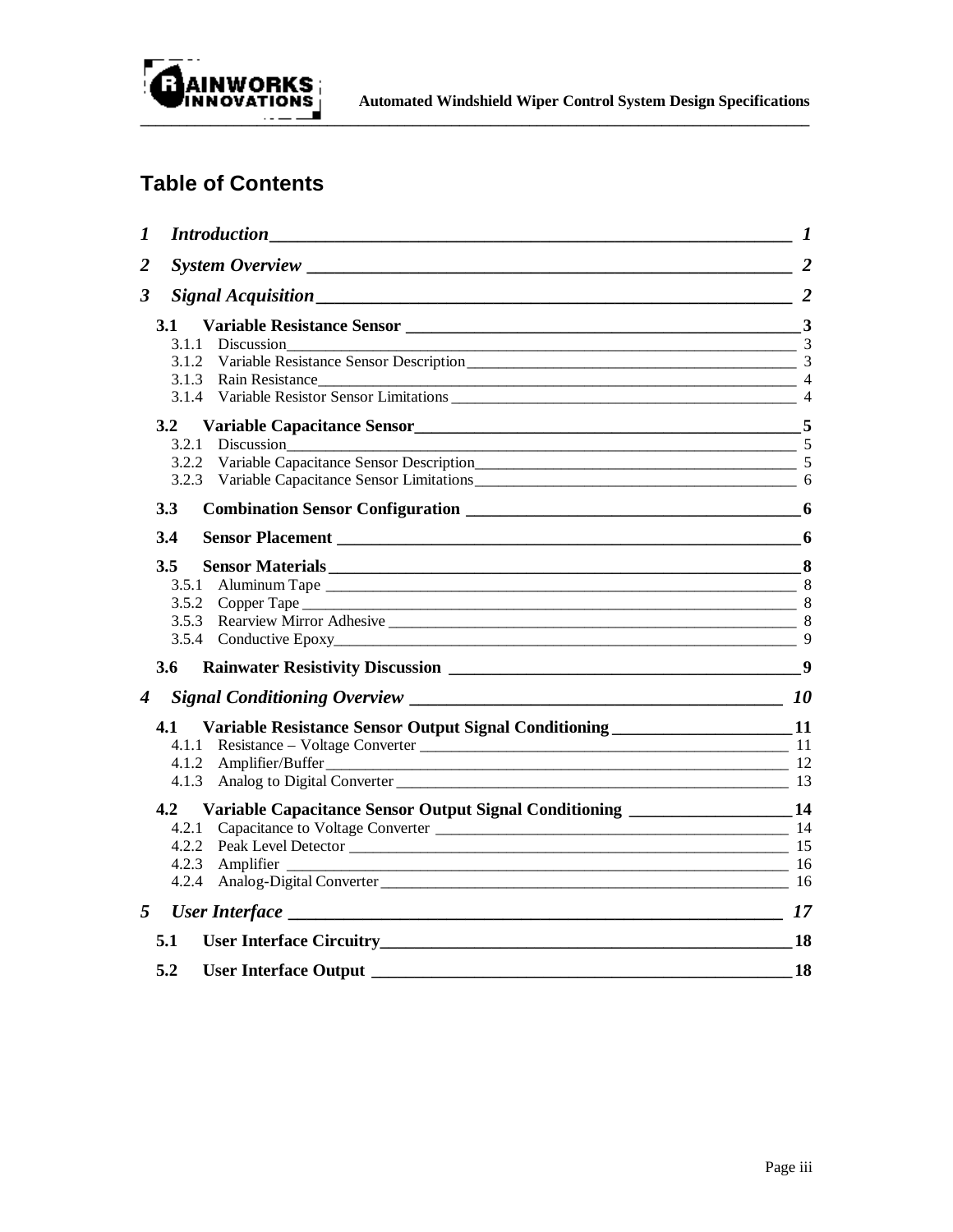

**AINWORKS**<br>INNOVATIONS Automated Windshield Wiper Control System Design Specifications

| 6             | 19        |
|---------------|-----------|
| 6.1           | 19        |
| 6.1.1         | 19        |
|               | 20        |
| $6.2^{\circ}$ | 21        |
| $7 -$         | <b>22</b> |
| 7.1           | 22        |
| 7.2           | 24        |
|               |           |
| 8             | 27        |
| 8.1           | 27        |
| 8.2           | 27        |
| 8.3           | 28        |
| 8.4           | 28        |
| 8.5           | 29        |
| 8.6           | 29        |
| 9             | 30        |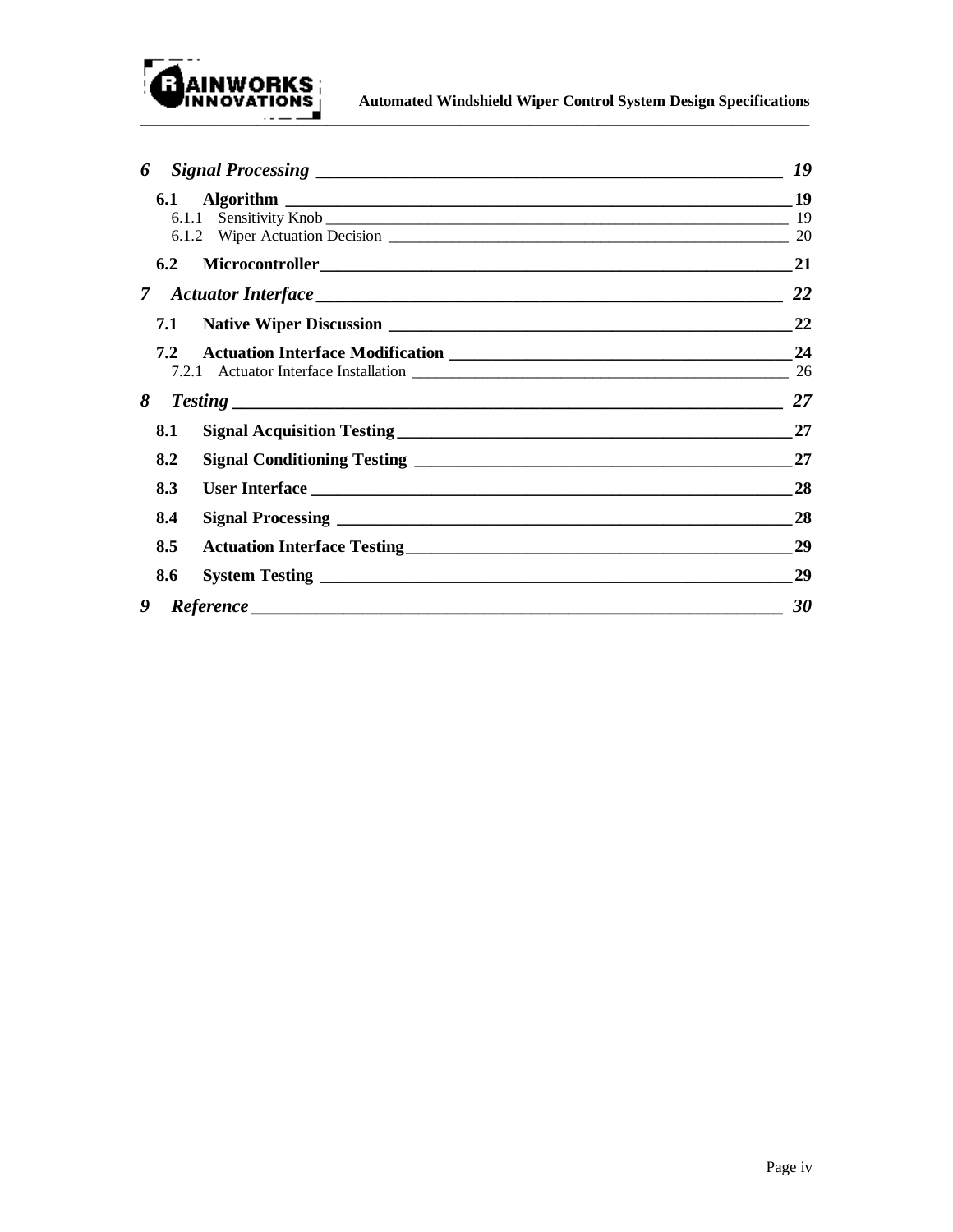

# **List of Figures**

| Figure 1: AWWCS System Block Diagram                                                           | 2  |
|------------------------------------------------------------------------------------------------|----|
|                                                                                                | 2  |
|                                                                                                |    |
|                                                                                                | 5  |
|                                                                                                | 7  |
| Figure 6: Signal Conditioning Stage in AWWCS ____________                                      | 10 |
|                                                                                                | 10 |
| Figure 8: Detailed Block Diagram of Variable Resistor Output Signal Conditioner ______________ | II |
|                                                                                                | 11 |
| Figure 10: Non-Inverting Amplifier                                                             | 12 |
| Figure 11: Detailed Block Diagram for Variable Capacitor Output Signal Conditioner ___________ | 14 |
|                                                                                                | 15 |
|                                                                                                | 16 |
|                                                                                                | 17 |
|                                                                                                | 18 |
|                                                                                                | 19 |
|                                                                                                | 19 |
|                                                                                                | 20 |
|                                                                                                | 22 |
|                                                                                                | 22 |
| Figure 21: Existing Tercel Wiper Control System _________________________________              | 23 |
|                                                                                                | 23 |
| Figure 23: Actuation Interface Modification to Native Wiper Control ____________________       | 24 |
| Figure 24: Manual Override Detection Circuit                                                   | 25 |

# **List of Tables**

| Table 1: LM2902 data                                |  |
|-----------------------------------------------------|--|
| Table 2: ADC0844 data                               |  |
| Table 3: Microcontrollers' detection on sensitivity |  |
| Table 4: Actuator Interface Enclosure I/O           |  |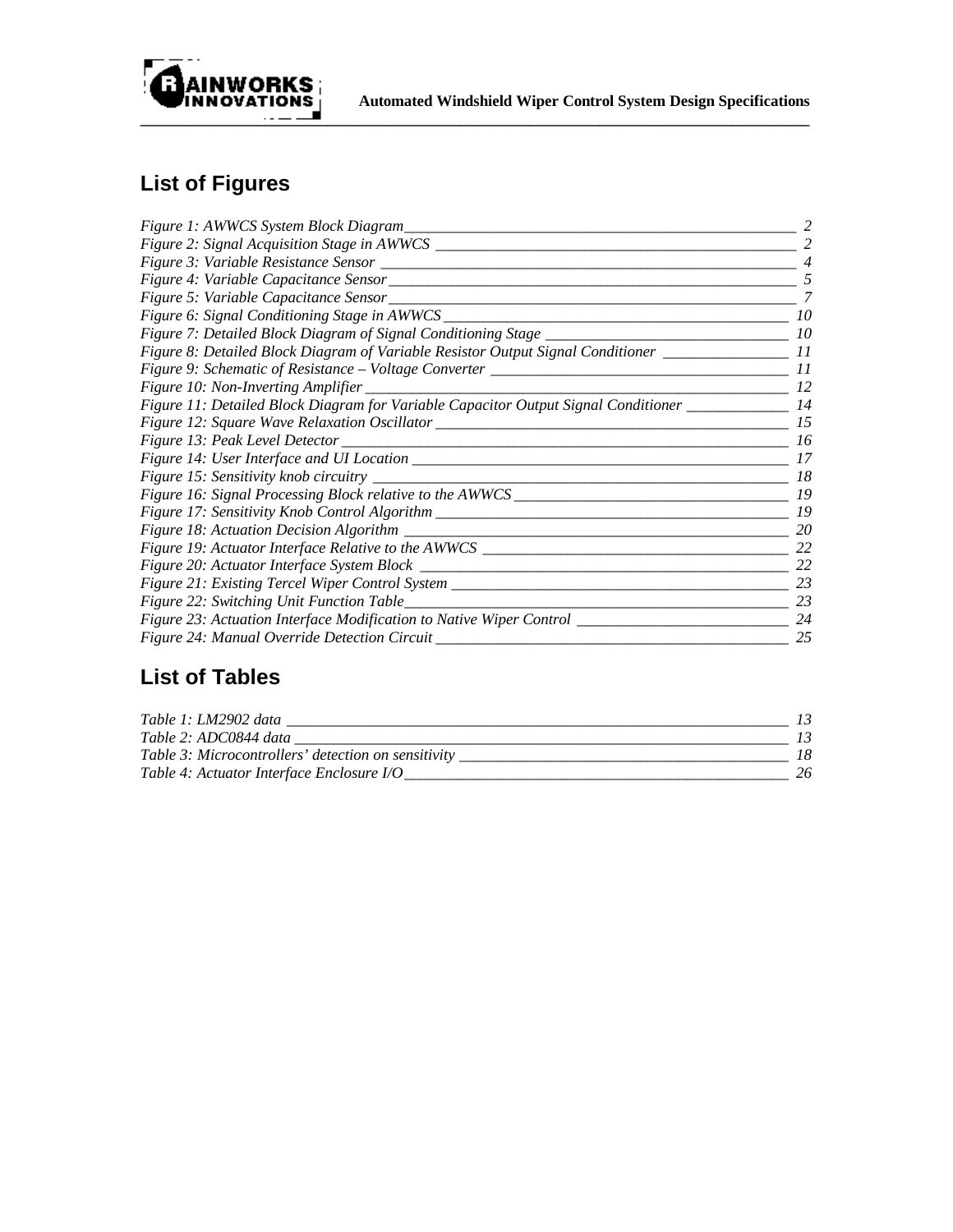



## **1 Introduction**

Automobile windshield wiper systems on the current market are completely dependent on user input. Existing windshield wiper systems require user control for different rain conditions, as well as system activation and deactivation. Given various rain conditions that might occur within a short period of time, windshield wiper control may pose a cumbersome task for the driver as well as a dangerous distraction. An inexpensive automated windshield wiper control system, which activates, deactivates and varies the wiper rate depending on rain conditions presents an viable alternative to existing wiper control systems. In addition, the utilization of non-intrusive sensors, inexpensive and customizable microcontrollers and easy installation procedures will make this product an attractive option for car manufacturers or as a car kit for modification enthusiasts. Currently this product is only available in luxury and prototype vehicles, making our inexpensive car kit an accessible alternative for the general public. This document outlines the design specifications for this concept. The implementation of each functional unit of the system is described.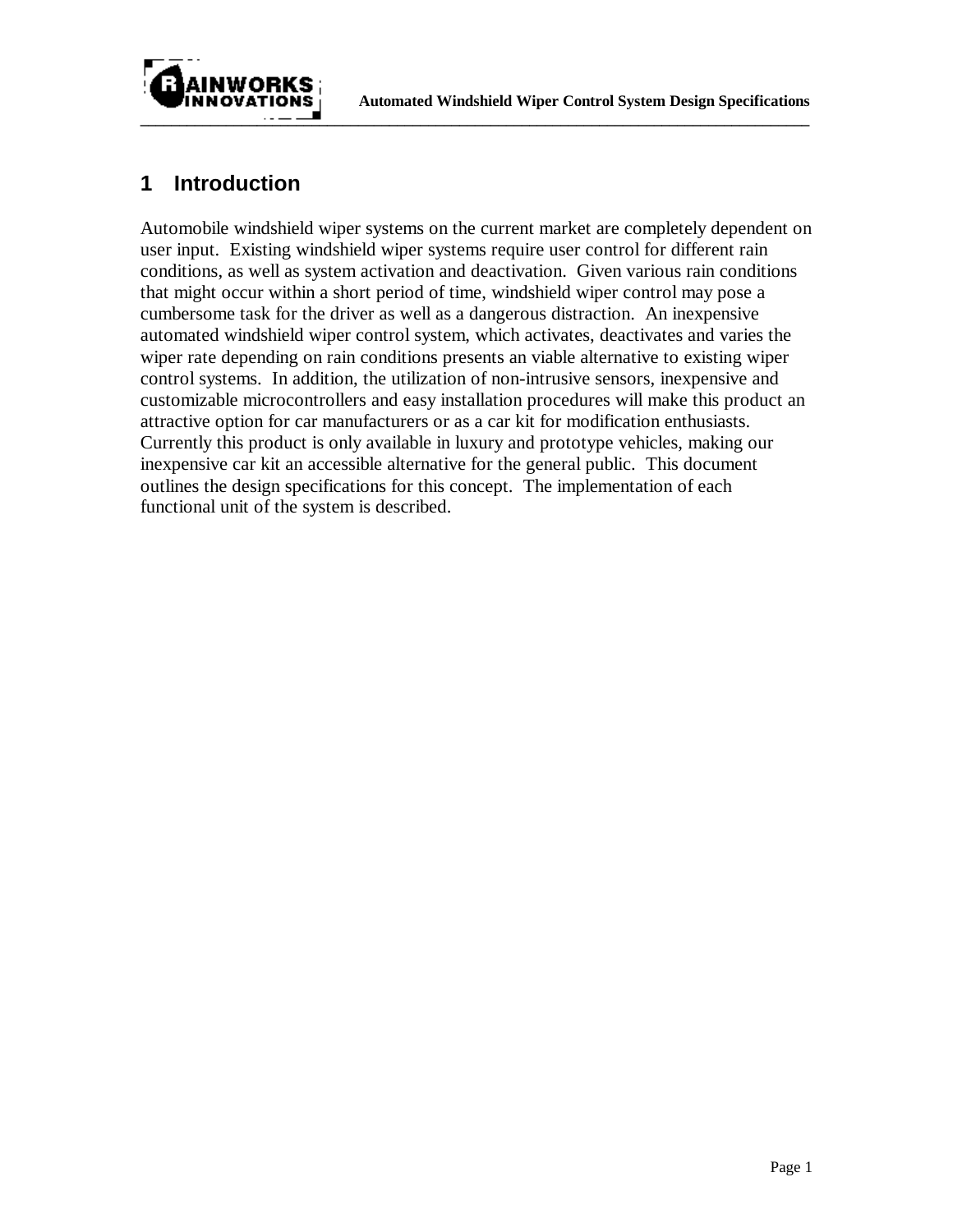

## **2 System Overview**

The AWWCS receives both rain and user input. The data is processed and a decision is made to actuate a windshield wipe. Figure 1 gives an overview of the main system units shown by block diagrams.



**Figure 1: AWWCS System Block Diagram**

Our custom rain sensor first senses rain as input; the sensor uses variable resistance and variable capacitance functionality to detect rain. Through the signal conditioning block, the inputs from both types of sensors pass through voltage converters, amplifiers, and analog-to-digital converters to be processed correctly by the microcontroller. The microcontroller analyses the conditioned signal inputs and determines if wiping is necessary. The actuator interface allows the microcontroller output signals to control the wipers through a relay switching network. The interface works together with the cars' existing wiper control system; a manual override initiated by the wiper control knob will return wiper control to the cars existing system.

# **3 Signal Acquisition**

Wiper actuation will be dependent on the input signal. Figure 2 shows the signal acquisition stage relative to the AWWCS.



**Figure 2: Signal Acquisition Stage in AWWCS**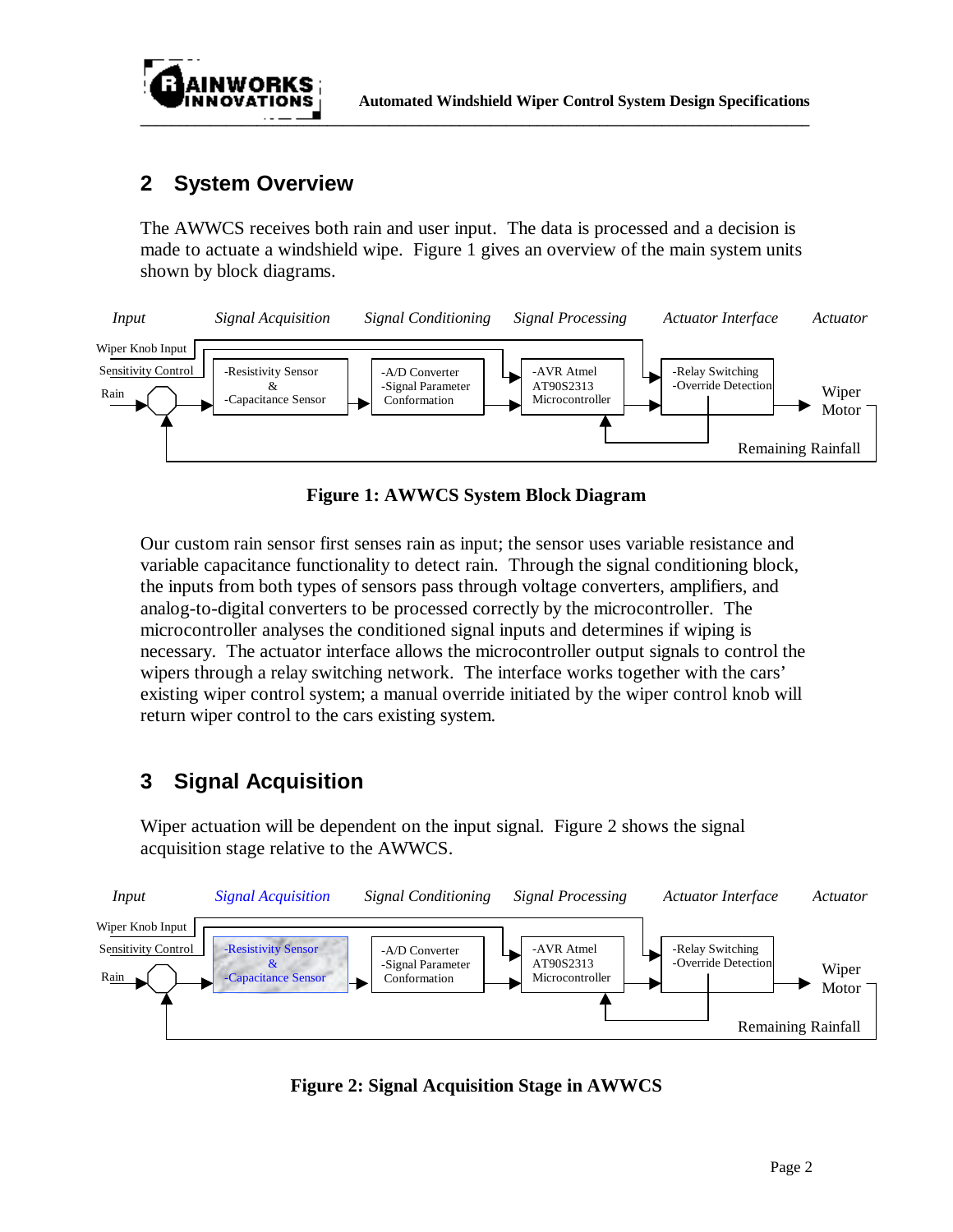

The amount of rain on the windshield will be measured and processed by the AWWCS. AWWCS will then decide to actuate the wiper to clean the windshield. The rain amount detection on the windshield will be determined by a combination of custom designed sensors: two variable resistance sensors and a capacitance sensor.

### **3.1 Variable Resistance Sensor**

#### 3.1.1 Discussion

The variable resistance sensor is composed of two parallel strips of conductive material placed on the windshield. During normal operation (e.g. no rain) there will be an open circuit in between the parallel conductive strips. Raindrops that lie between the two parallel strips will complete the circuit and appear as a resistor connecting the two strips. The presence of additional raindrops on the sensor will appear as additional parallel resistors. Therefore, the presence of additional raindrops on the sensor will result in decreasing resistance seen in between the two strips relative to one raindrop.

The physics behind the variable resistance sensor is simple. A raindrop in between the conductive strips will have resistivity described by formula 2.

$$
R = r \frac{L}{A} \tag{1}
$$

Where *L* is the distance between the two conductive strips and *A* is the cross section area of the raindrop orthogonal to *L*. Since the distance in between the parallel strips is fixed, the variable *L* will remain constant. However, additional raindrops on the conductive strips will result in an increase of *A*, resulting in a greater conduit for the electrons to pass between the two conductive strips; resistance seen between the two strips will subsequently decrease.

### 3.1.2 Variable Resistance Sensor Description

The variable resistance sensor is composed of two parallel strips, each 15cm long. The distance in between the parallel strips is 4mm. The strip thickness will not affect sensor operation. Figure 3 is the variable resistance sensor layout.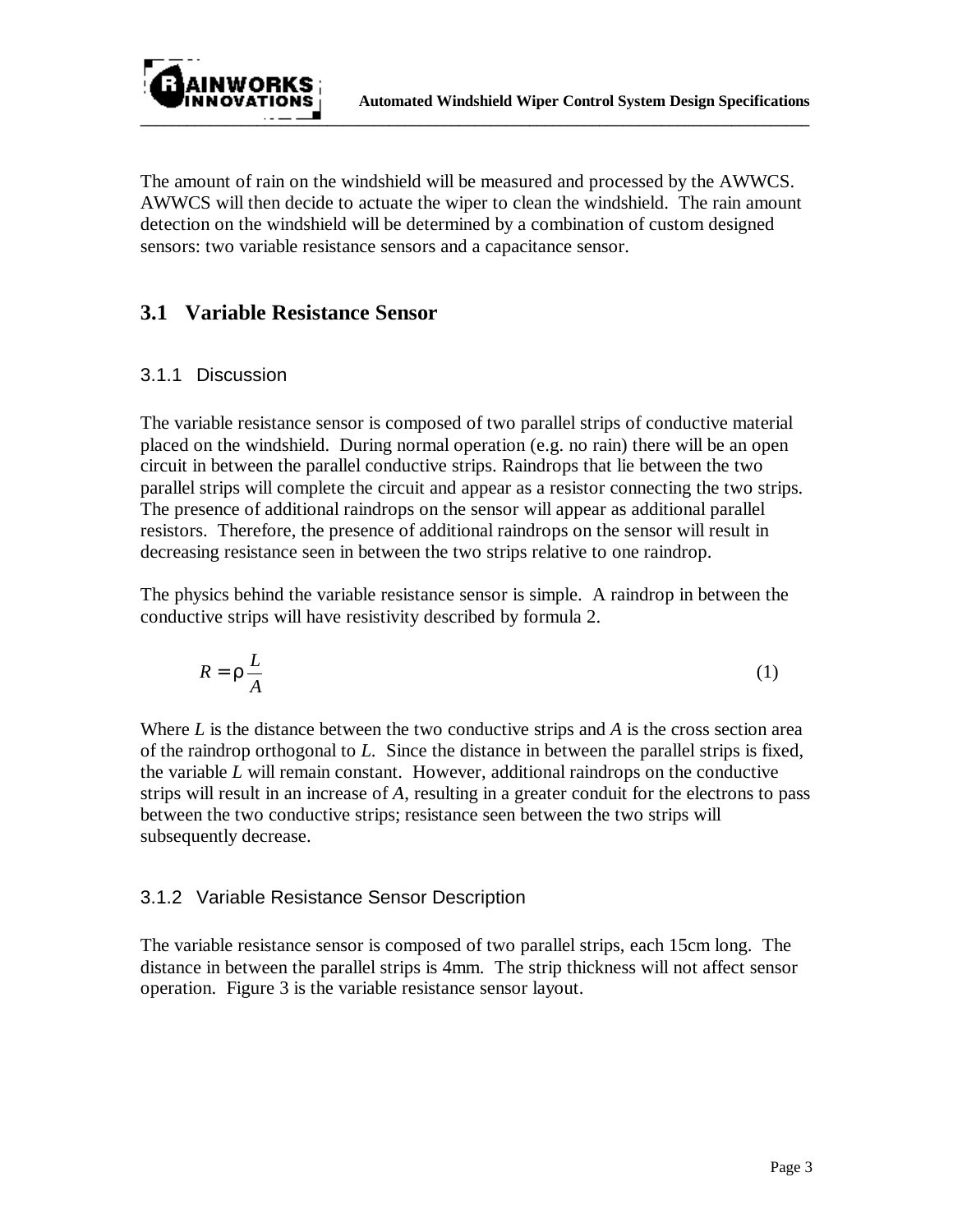

**Figure 3: Variable Resistance Sensor**

A non-conducting material will be placed in between the two parallel strips; presenting an even surface for a wipe. Through experimentation we discovered that water remained in the groove between the two strips after a wipe; a non-conductive layer is required to fill the groove. For a further discussion of the limitation of the variable resistor sensor, see 3.1.4 *variable resistor sensor limitations*.

#### 3.1.3 Rain Resistance

Through experimentation, we have discovered that a raindrop measuring 4mm diameter will have a resistance of 300 k $\Omega$  when measured directly between the two ends. Raindrops in diameter between 4mm and 10mm will have resistances slightly less than 300kΩ. For a further discussion on the resistivity of rainwater, see 3.6 *Rainwater Resistivity Discussion*.

When using the variable resistance sensor, the measured resistance of one 4-mm diameter raindrop between the two strips is  $300<sub>k</sub>Ω$ . However, raindrop diameters between 4mm and 10mm will have a resistance much closer to  $300k\Omega$  than through direct tip to tip measurement. Examining the resistance equation, we noticed that *L* is constant using a variable resistance sensor; therefore different raindrop sizes will result in more constant resistances than tip to tip measurements.

#### 3.1.4 Variable Resistor Sensor Limitations

H2O is a highly polar molecule; therefore there exists a great inter-molecular attraction, which manifests as capillary force. This force results in water's tendency to cling to the edge of the sensor. Our experiments has determined that parallel conductivity strip distance less than 3mm will result in occasional "dirty" wipes, with water film developing between the strips. The presence of non-conducting filler between the strips will reduce the area for water to cling to and allow "clean" wipes, with complete removal of water on the sensor. However, for the sake of durability and accuracy, the parallel strip distance is 4mm. In addition, two variable rain sensors are used to enhance rain sampling on the windshield. The variable capacitance sensor will detect raindrops smaller than 4mm diameter.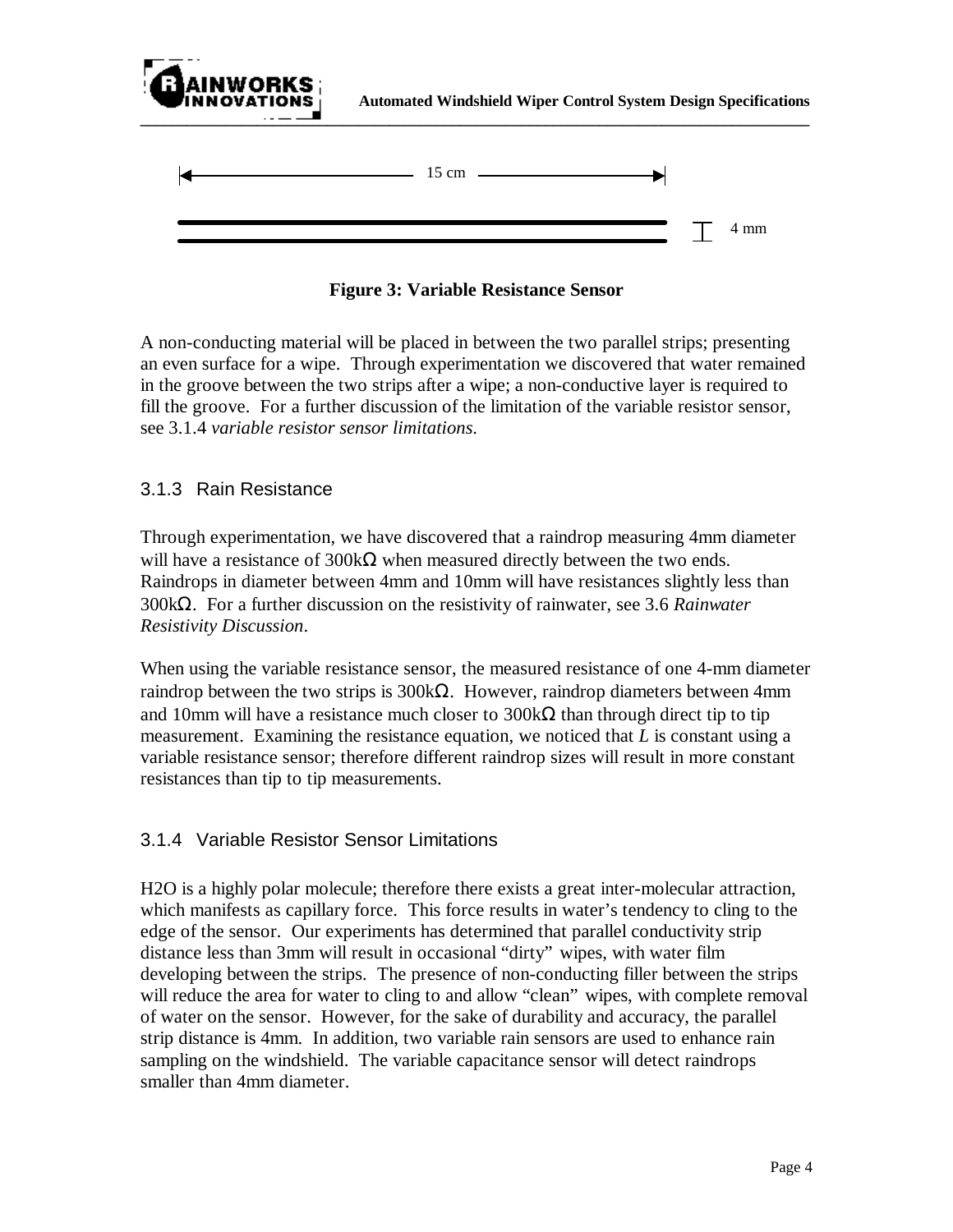

## **3.2 Variable Capacitance Sensor**

#### 3.2.1 Discussion

The variable capacitance sensor is composed of a thin conductive strip on the external surface of the windshield and a conductive plate on the interior surface of the windshield. The strip and the conductive plate act as a capacitor with the windshield glass as the dielectric. Water at the external surface of the windshield acts as a conductor and increases the surface area of the variable capacitance sensor.

The variable capacitance sensor obeys the following physics formula.

$$
C = \mathbf{e} \frac{A}{D} \tag{2}
$$

Where *A* is the overlapping area between the two plates and *D* is the distance between the two plates. For our configuration of the variable resistance sensor, *D* is the thickness of the windshield and will remain constant. The presence of raindrops in contact with the conductive strip will increase the overlapping area of the capacitor, therefore increasing capacitance.

#### 3.2.2 Variable Capacitance Sensor Description

The variable capacitance sensor is composed of a thin conductive strip on the external surface of the windshield and a conductive plate on the interior surface of the windshield. The thin conductive strip will be 15cm long and 1cm wide and centered with the conductive plate on the opposite side of the glass. The conductive plate on the interior surface of the windshield will be 15cm long and 4 cm wide. Figure 4 shows the variable capacitance sensor.



**Figure 4: Variable Capacitance Sensor**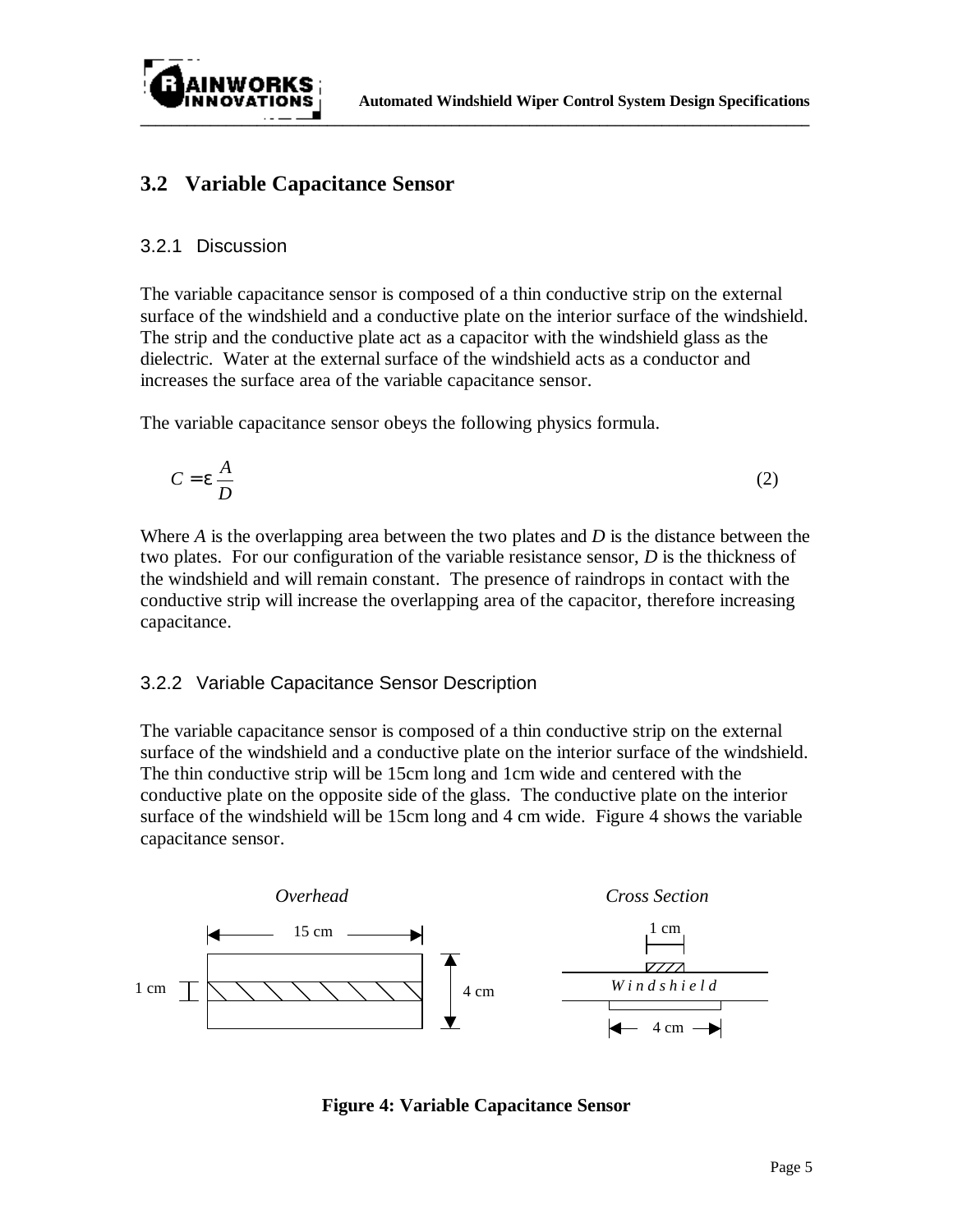

The capacitance of this configuration is 20pF. The presence of moisture increases the capacitance, up to 60pF, at which saturation of the variable capacitance sensor is reached. Through experimentation, we have determined rain presence of 20% on the windshield to correspond approximately to capacitance value of 35pF. However, this value is accurate only for drizzle like rain, defined to have a rain drop diameter less than 4mm. For more on variable capacitance sensor limitations, please see 3.2.3 *Variable Capacitance Sensor Limitations.*

### 3.2.3 Variable Capacitance Sensor Limitations

The variable capacitance sensor is highly sensitive to drizzle or mist like rain, where rain drop diameter is below 4mm and rain rate exceed 4 raindrops per square cm. These rainfalls create an ideal even conductive film on the windshield surface and increase sensor capacitance. However raindrop diameter beyond 4mm on the windshield results in large amount of moisture on the windshield clumped at high water concentration in a relatively small area. The large drops often do not come in contact with the conductive strip and do not contribute to sensor capacitance increase.

## **3.3 Combination Sensor Configuration**

The combination of variable resistance and capacitance sensors is used to enhance accuracy of the signal. Each sensor compensates for the short fall of the other sensor. The variable resistance sensor cannot be used to detect lower diameter raindrops due to the capillary action in between the conductive strips; therefore the variable capacitance sensor will be used to compensate for the lack of lower raindrop diameter detection.

## **3.4 Sensor Placement**

The sensors will be placed on the windshield, within wiping range of the windshield wiper. In addition, the sensor will need to be non-intrusive and does not obstruct driver vision. The sensor will need to be placed near the perimeter of the windshield to reduce exposed wiring. The optimal sensor location that meets the above parameter is located at the lower corner of the passenger side of the windshield. There will be a 3-cm clearance between the windshield and the bottommost side of the sensor. There will be a 1-cm clearance between the end of the wiper range and the side of the sensor. Figure 5 is the sensor position relative to the windshield and wipers.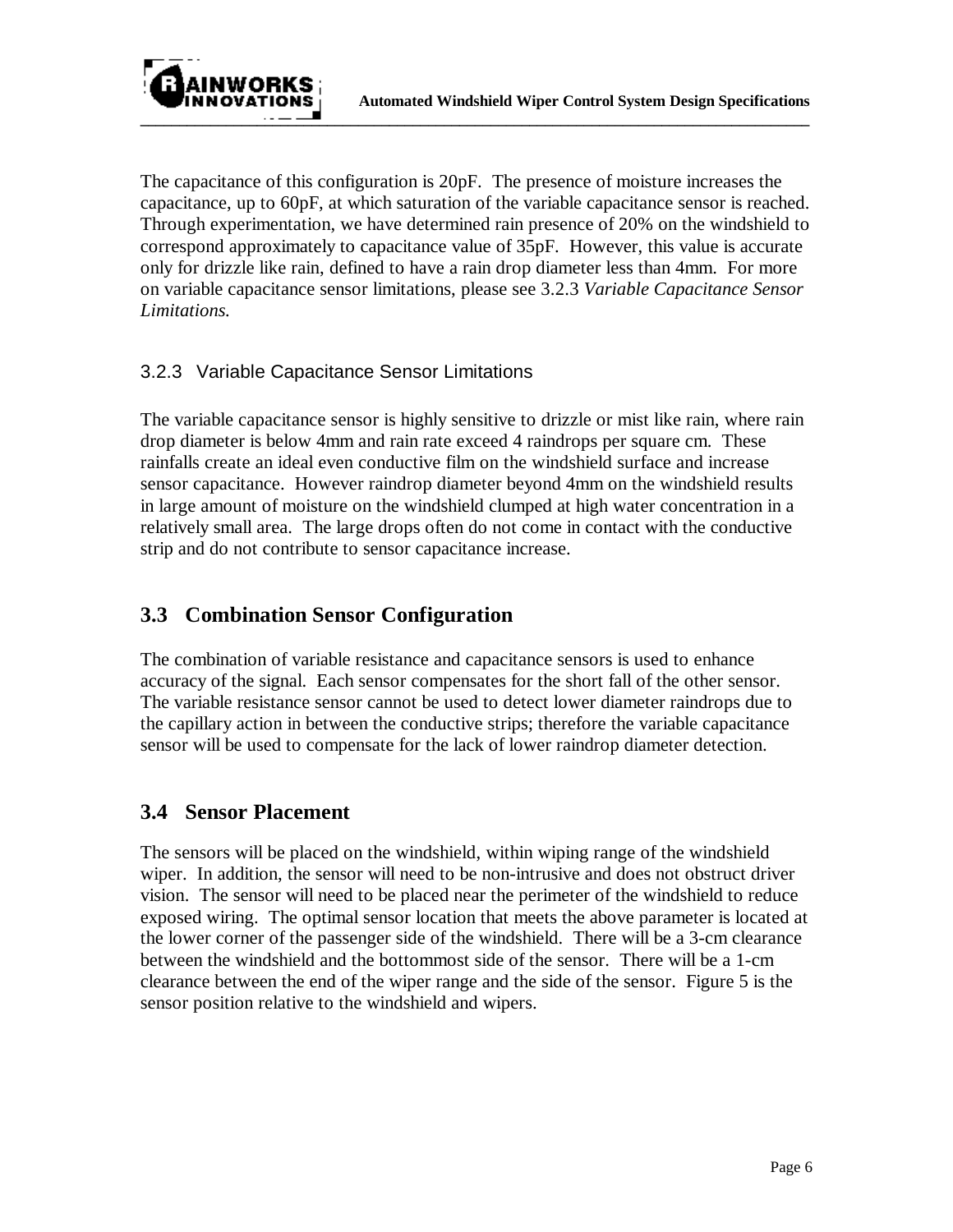



**Figure 5: Variable Capacitance Sensor**

As shown in figure 5, the variable capacitance sensor is placed below the variable resistance sensor. The variable capacitance sensor requires a conductive plate which may obstruct driver vision and is therefore placed in the least intrusive area, see 3.2.2 *Variable Capacitance Sensor Description*. In addition, the separation between sensors is 0.5 cm.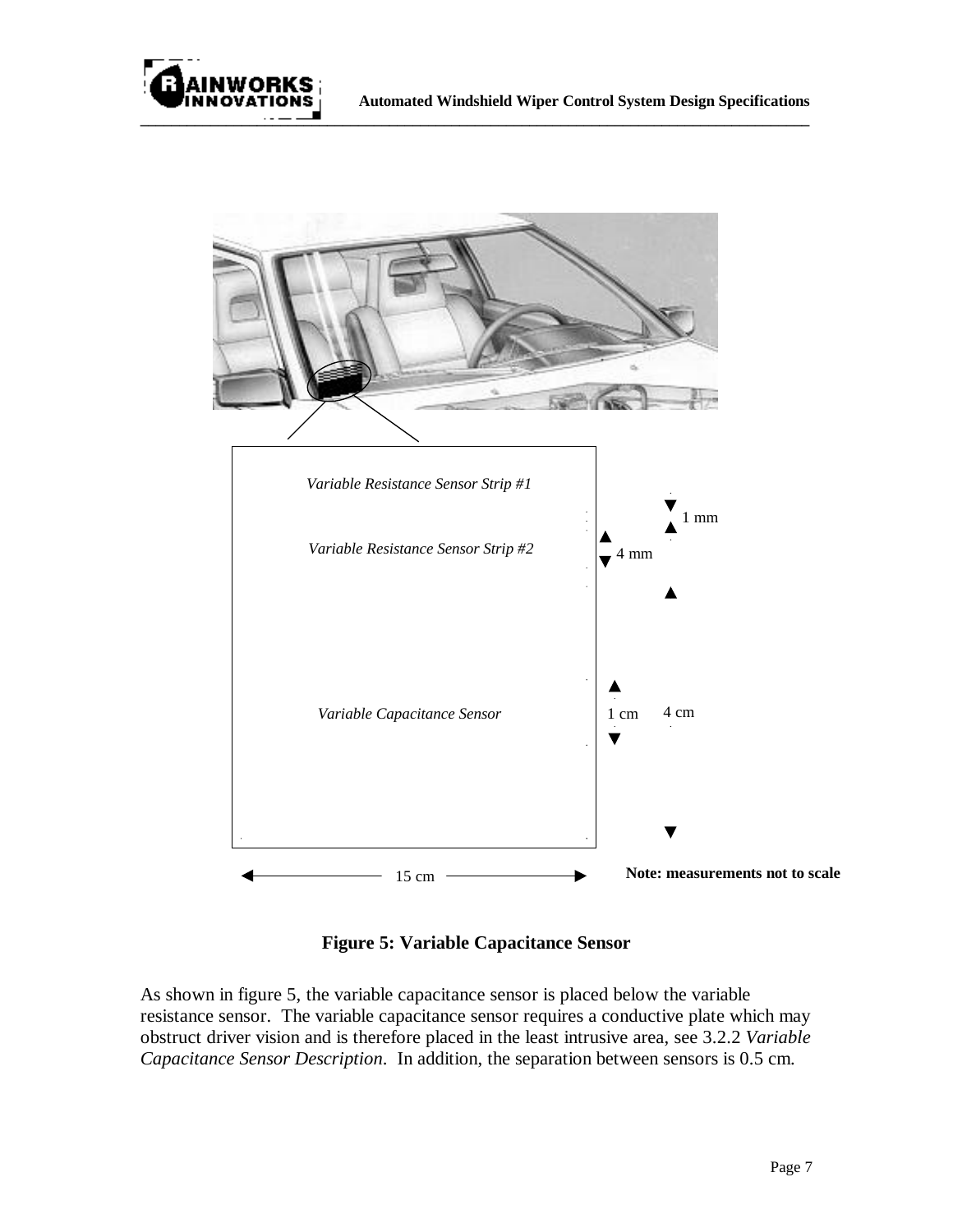



### **3.5 Sensor Materials**

Sensor parts are placed on the windshield; therefore materials selected need to bond with windshield glass strongly, withstand repeated wiping, environmental exposure and potential vandalism. In addition, materials selected need to be cheap and easy to find. After research and experimentation, we have selected the following components for the sensors.

#### 3.5.1 Aluminum Tape

This is typical aluminum tape used to patch surface automobile damage. We selected tape with thickness of 0.5mm and width of 5 cm. The aluminum tape has excellent conductivity and durability. However, for exterior windshield placements, the aluminum tape adhesive will require enhancement, see 3.5.3 *Rearview Mirror Adhesive*. The aluminum tape is used as the interior capacitance plate for the variable capacitance sensor. Using the aluminum tape, with the enhanced adhesive, as the exterior windshield sensor components are available as an option behind Copper Tape and Conductive Epoxy; see 3.5.2 *Copper* Tape and 3.5.4 *Conductive Epoxy*.

#### 3.5.2 Copper Tape

3M copper tape is available in thickness of 0.3mm and width of 1cm. The copper tape is too narrow to be used as the interior capacitance plate of the variable capacitance sensor. However, the copper tape is much thinner than the aluminum tape, resulting in reduced capillary action of the water during wiper, see *Variable Resistor Sensor Limitations*. Adhesive enhancement is also required for the copper tape, see *Rearview Mirror Adhesive*. Wrings can also be directly soldered onto the tape. The copper tape is considered an option for the exterior windshield sensor component behind Conductive Epoxy, see *conductive epoxy*.

#### 3.5.3 Rearview Mirror Adhesive

Rearview mirror adhesive is available to bond the metal pad of the rearview mirror with the windshield. This adhesive is ideal for permanent bonding of metallic tape to the windshield.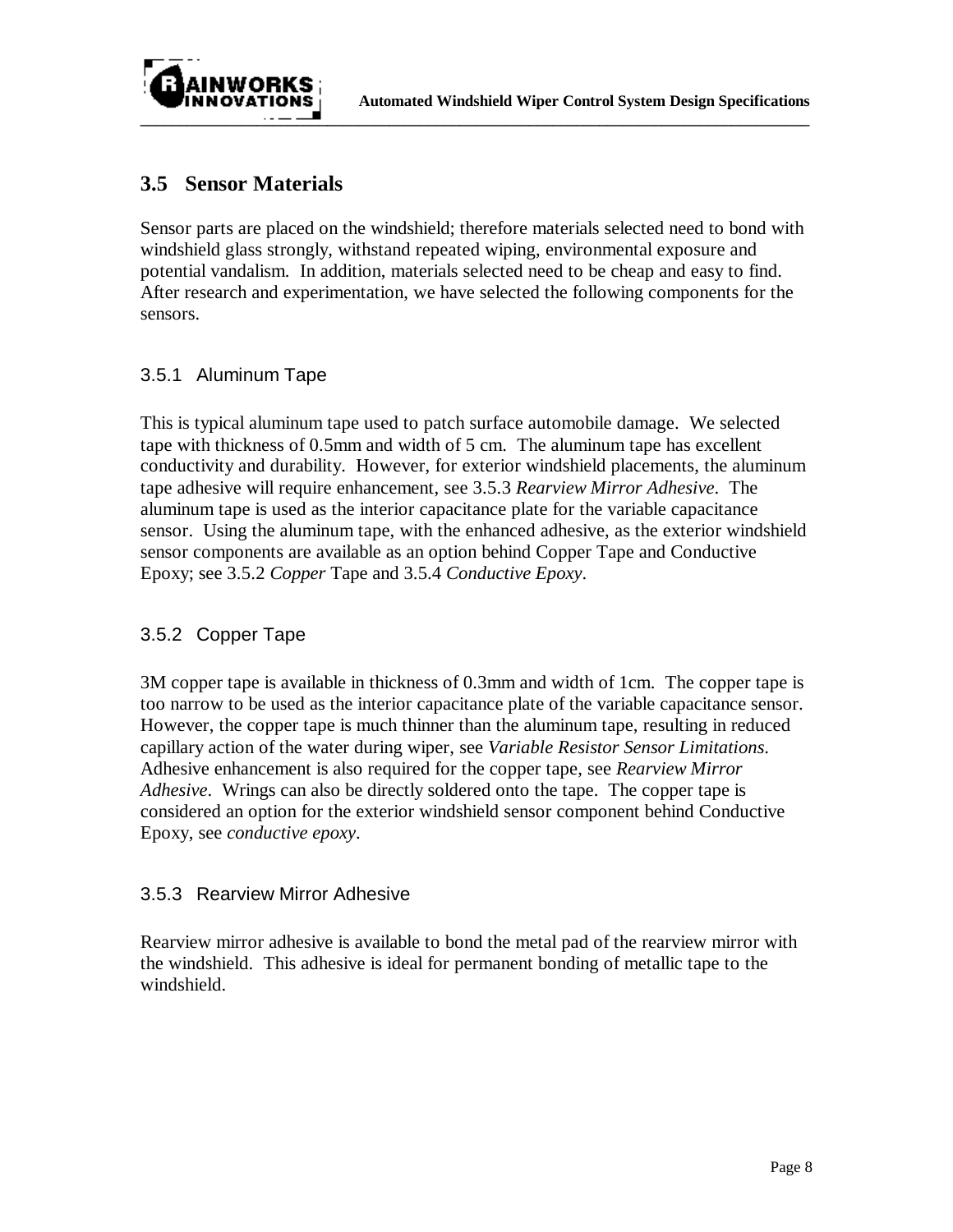



#### 3.5.4 Conductive Epoxy

Epoxy with silver doping is available for making quick correction on PCBs and is highly conductive. Using the Chemtronics conductive epoxy, which has low viscosity, we were able to apply thin conductive strips on the windshield by creating tape masks. The epoxy strips, when cured, are extremely thin  $\left($ <0.3mm) and are exceptionally durable; we were unable to remove the conductive strips. In addition, we have discovered that the capillary effect of water does not apply to the conductive epoxy, an advantage over the metallic tapes, see *Variable Resistor Sensor Limitations*. Currently, conductive epoxy is the primary option for the exterior windshield component.

## **3.6 Rainwater Resistivity Discussion**

Pure water is not a good conductor. Rainwater conducts as a result of particulate and H+ ions within the water. Therefore, depending on geographical local, the conductivity of rainwater will vary.

An experiment was conducted to measure the varying conductivity of rainwater. Rain samples was collected over a one week period from different locations across lower mainland: Coquitlam, Burnaby, Richmond and Burnaby Mountain. Measuring resistivity using the variable resistor sensor, we observed resistivity fluctuation of  $\pm 15\%$  of the 300kΩ value mentioned previously (see 3.1.3 *Rain Resistance)*. We attribute this fluctuation to experimental error, since we cannot accurate produce raindrops of equal size. In addition,  $\pm 15\%$  error is acceptable given our functional specification of sensor accuracy to within 20% of the actual state.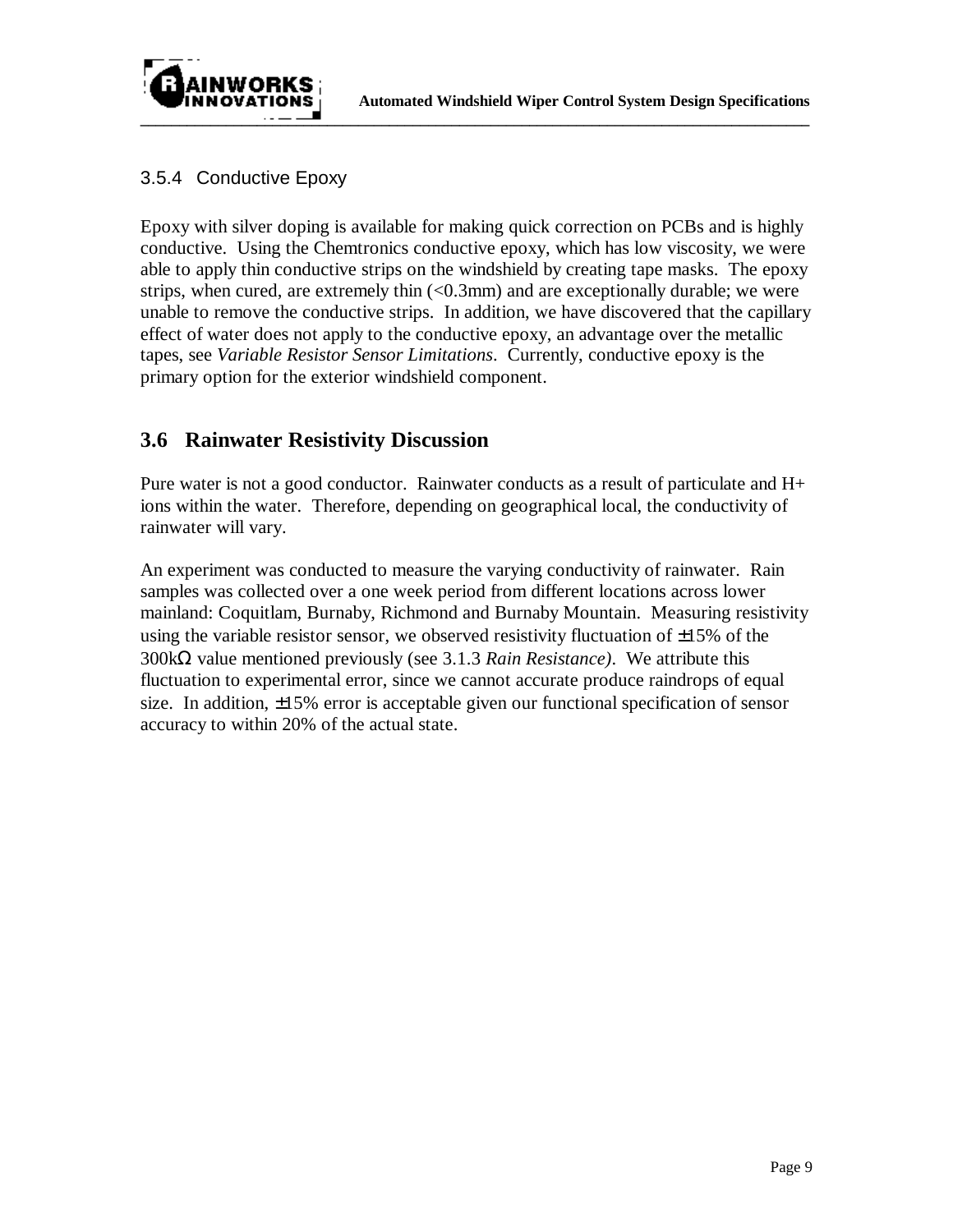

## **4 Signal Conditioning Overview**

Signal conditioning is required to take the analog signals provided by the sensors into the digital domain suitable for processing by the microcontroller. Figure 6 shows the signal conditioning stage relative to the AWWCS.



**Figure 6: Signal Conditioning Stage in AWWCS**

Figure 7 provides a closer examination of the signal conditioning stage.



**Figure 7: Detailed Block Diagram of Signal Conditioning Stage**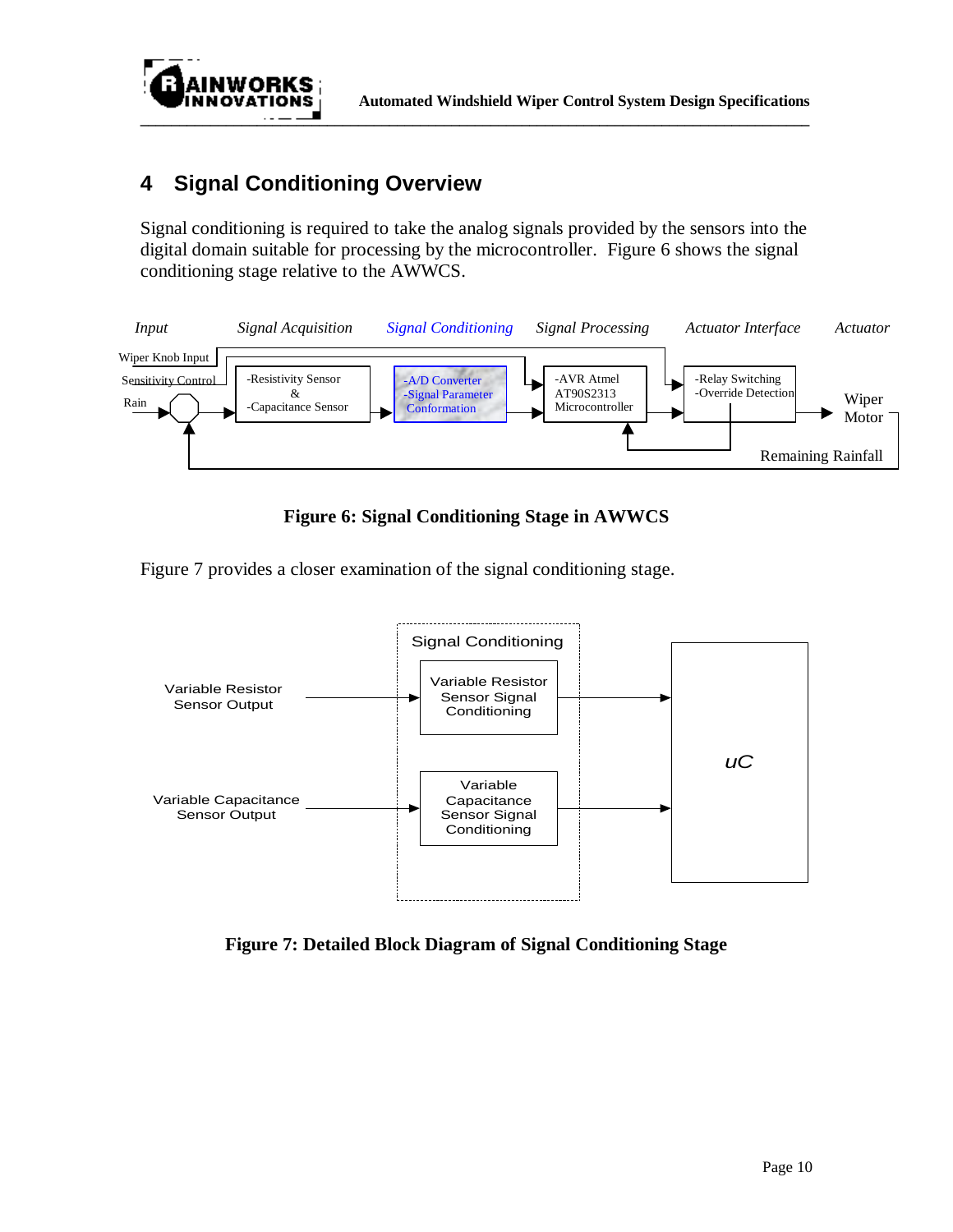

## **4.1 Variable Resistance Sensor Output Signal Conditioning**

The detailed block diagram of the variable resistor signal conditioning block is shown in figure 8.



#### **Figure 8: Detailed Block Diagram of Variable Resistor Output Signal Conditioner**

The output signal from the rain sensor is not directly coupled to the ADC, but rather to an op-amp first and then into the ADC. This is done for two reasons:

- to scale the output to the proper voltage swing required by the ADC (i.e. 0 to 5 V)
- to increase the input resistance of the stage immediately after sensor

The ADC that we are using has a fairly low input resistance and this will provide significant loading on our sensor. In addition the maximum allowable voltage swing of input signal that is fed into the ADC is 0 to 5V. Currently the voltage swing of sensor output is from 0 to 4 V and as such needs to be scaled up to 5 V.

#### 4.1.1 Resistance – Voltage Converter

In order for us to detect the changes in resistance in our sensor, we employ a voltage dividing, resistor network, as shown in figure 9.



**Figure 9: Schematic of Resistance – Voltage Converter**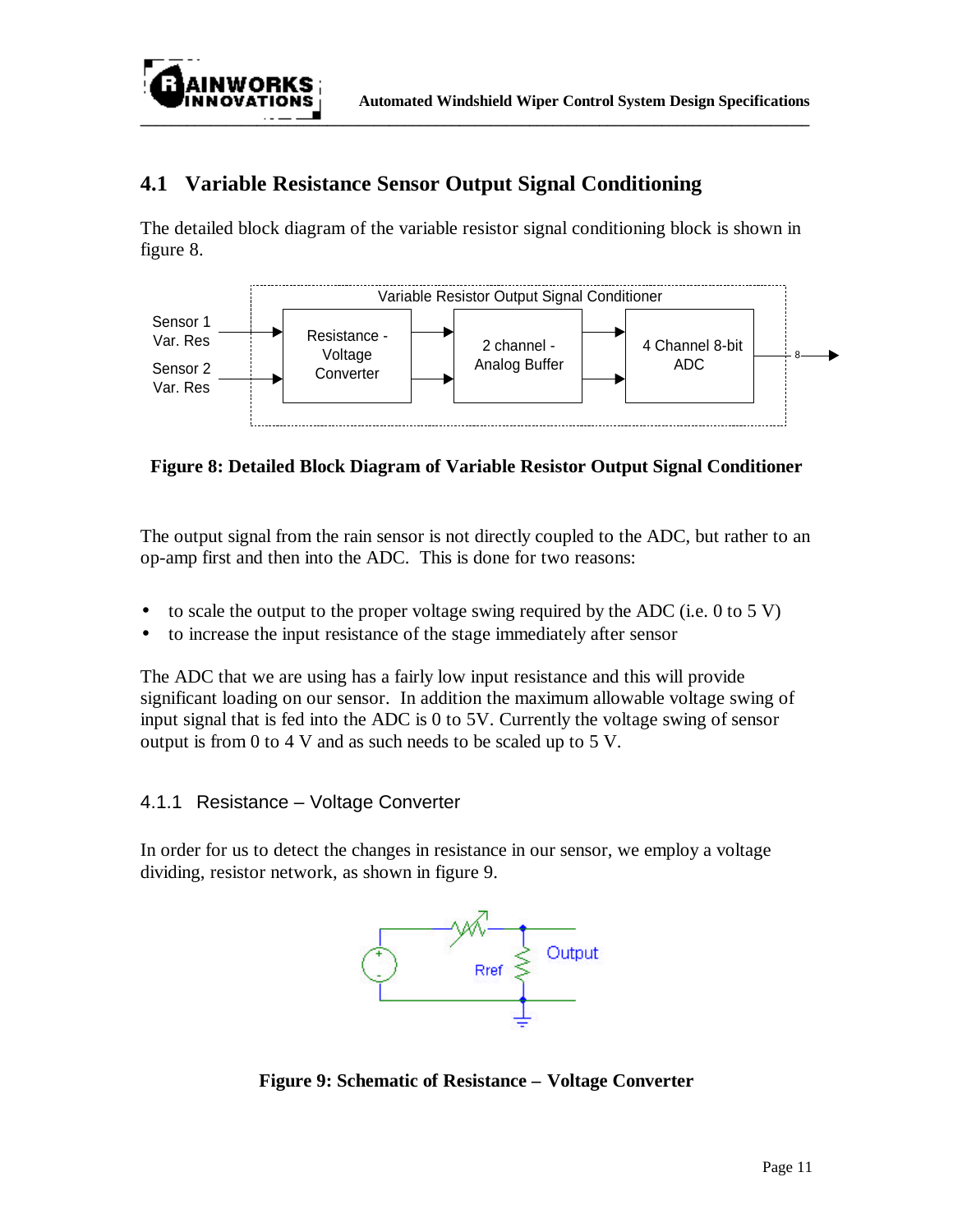

From this we can determine the output voltage to be:

$$
Vout = \frac{R_{ref}}{R_{ref} + R_{sensor}} Vin
$$
\n(3)

The value of the reference resistor is not yet determined, but initial tests have shown 100kOhms as a candidate (it gives somewhat linear response to the number of raindrops). The output voltage as a function of the number of raindrops (equal size) seems to be:

$$
Vout = \frac{R_{ref} \cdot n}{R_{1drop} + R_{ref} \cdot n} Vin \tag{4}
$$

#### 4.1.2 Amplifier/Buffer

The amplifier circuit is an op-amp in non-inverting feedback configuration with a decoupling capacitor at the non-inverting input, as shown in figure 10.



**Figure 10: Non-Inverting Amplifier**

A gain of 1.25 is required to increase the voltage swing of 0 - 4V to 0 - 5V. Using the gain formula for non-inverting amplifiers:

$$
A = 1 + \frac{R_1}{R_2} \tag{5}
$$

results in  $R_1/R_2 = 0.25$ . To realize this circuit, National's LM2902 (digikey \$0.87) is being used. This op-amp operates on a single power supply and is available at a very low cost. In addition it offers the high input resistance need to minimize the loading effect.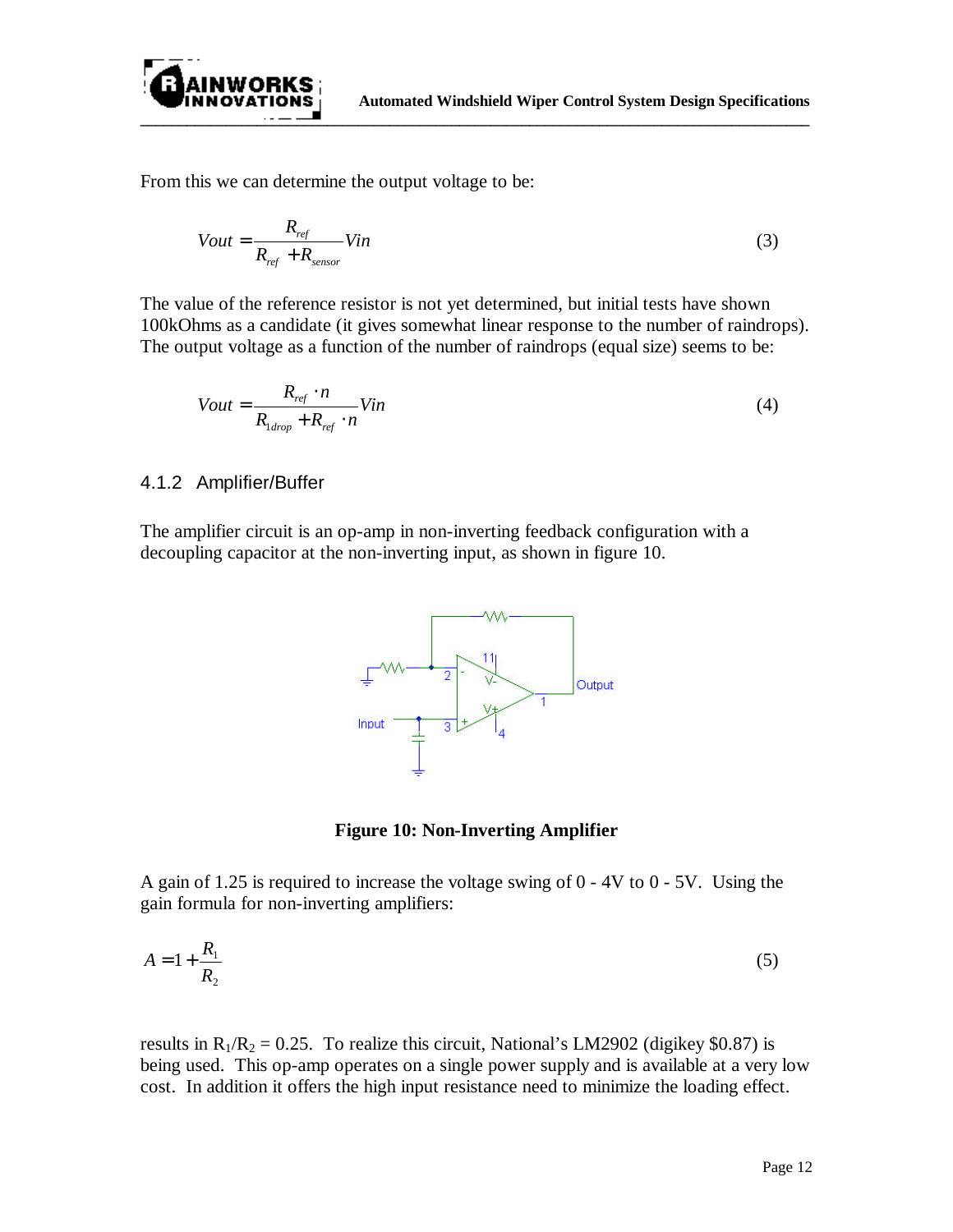

| Supply current                     | 1200 uA          |
|------------------------------------|------------------|
| Input bias currents                | $500 \text{ nA}$ |
| Single Ended Supply Voltage        | 3 to 32 V        |
| <b>Temperature Operating Range</b> | $-40C$ to 85C    |
| <b>Output Current</b>              |                  |
| Source (min):                      | $10 \text{ mA}$  |
| $Sink$ (min):                      | $05 \text{ mA}$  |

#### **Table 1: LM2902 data**

#### 4.1.3 Analog to Digital Converter

An ADC from National is used to transform the analog signals into the digital domain. ADC0844 provides 4 channels for analog inputs and then outputs in 8 bits in parallel.

| Power Consumption                  | 15mW          |
|------------------------------------|---------------|
| Single Ended Supply Voltage        | 5V            |
| <b>Conversion Time</b>             | 40us          |
| <b>Temperature Operating Range</b> | -40C to 85C   |
| Accuracy:                          | $+/-$ 0.5 LSB |

#### **Table 2: ADC0844 data**

Channels 1 and 2 will be used for the resistance based rain sensors, with the other two reserved for other sensors.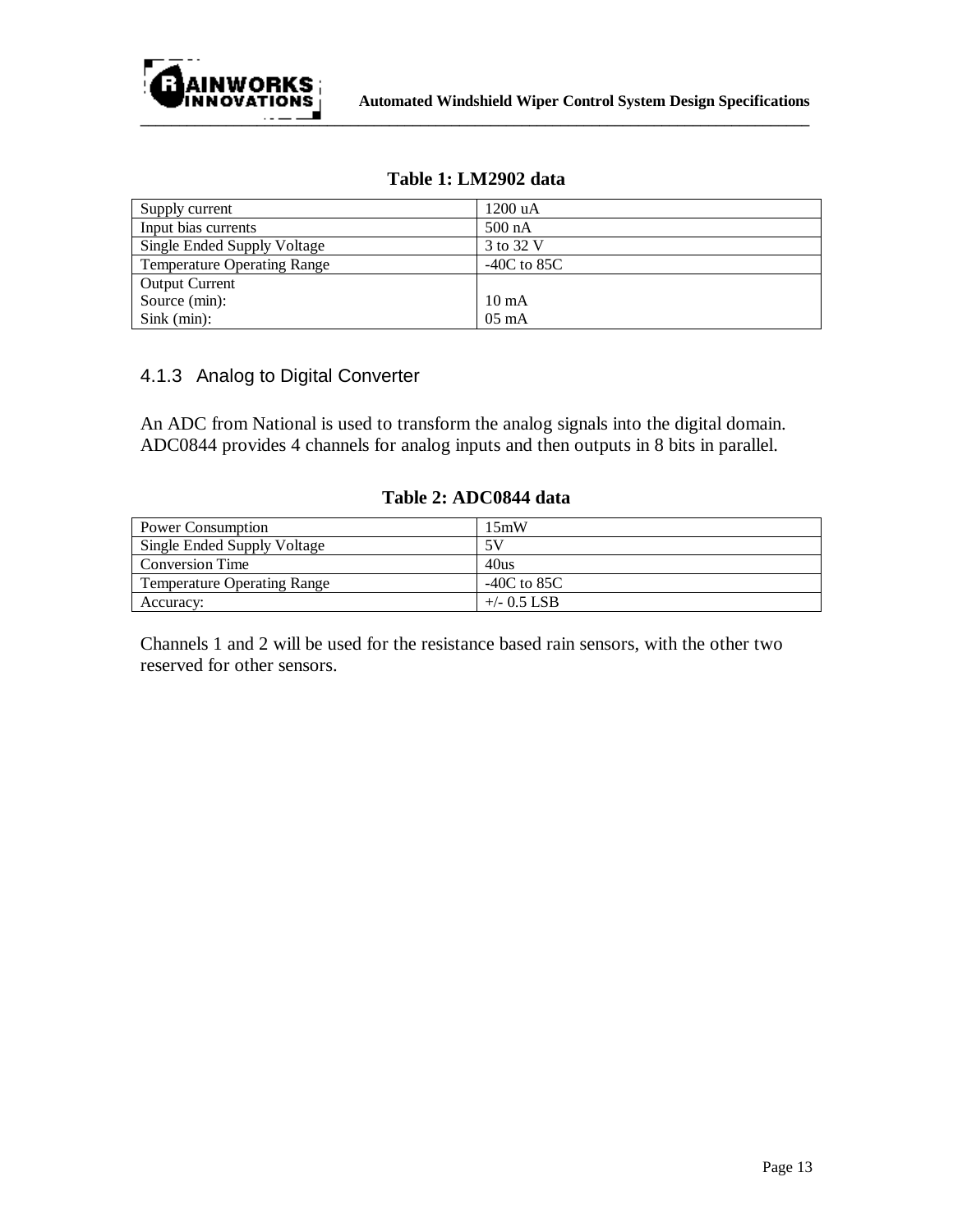

## **4.2 Variable Capacitance Sensor Output Signal Conditioning**

The detailed block diagram of the variable capacitor signal conditioner is shown in figure 11.



**Figure 11: Detailed Block Diagram for Variable Capacitor Output Signal Conditioner**

### 4.2.1 Capacitance to Voltage Converter

Figure 12 shows the design of the capacitance to voltage transfer function.



**Figure 12: Schematic of Capacitance to Voltage Converter**

The capacitance of the sensor is measured using a capacitive voltage divider. With a square wave oscillating around 20kHz being fed into the system, the amplitude of the output signal varies as a function of the capacitance of the sensor.

$$
V_{out} = \frac{C_{var}}{C_{var} + C_{ref}} V_{in}
$$
\n
$$
\tag{6}
$$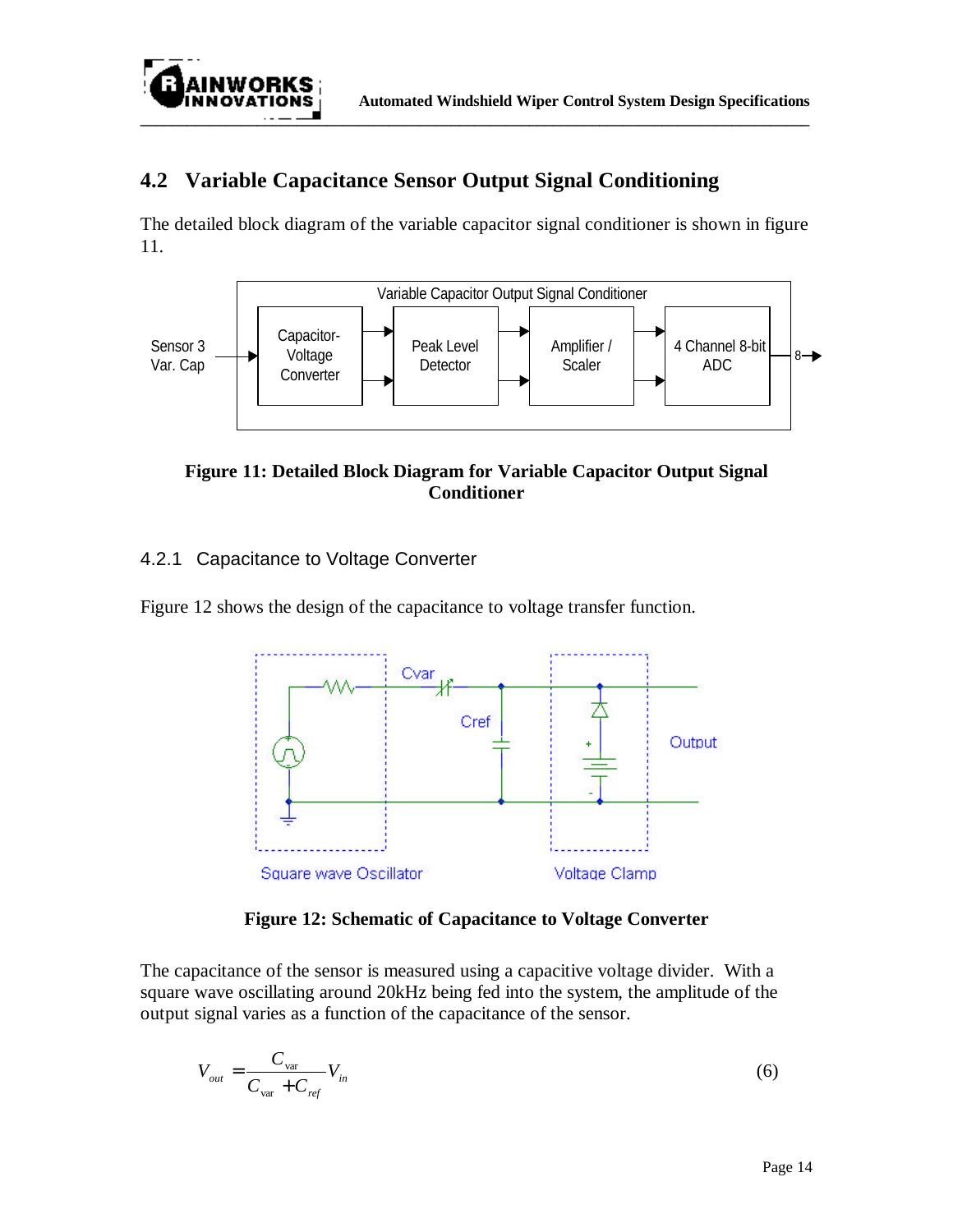We can see that if the reference capacitor is much larger than the variable capacitor the output voltage will be directly proportional to the capacitance of sensor. The input to the single sourced op-amp terminals must be clamped circuit at  $-0.3V$ . For added security, our clamping circuit is set at 0.3 V, using a buffer set to 1V. The square waves are created using a square-wave relaxation oscillator as shown below.

**\_\_\_\_\_\_\_\_\_\_\_\_\_\_\_\_\_\_\_\_\_\_\_\_\_\_\_\_\_\_\_\_\_\_\_\_\_\_\_\_\_\_\_\_\_\_\_\_\_\_\_\_\_\_\_\_\_\_\_\_\_\_\_\_\_\_\_\_\_\_\_\_\_\_\_\_\_\_\_\_\_\_\_\_\_\_**



#### **Figure 12: Square Wave Relaxation Oscillator**

The frequency of oscillation can be controlled by the resistors and capacitors, while the output voltage oscillates between the rails.

#### 4.2.2 Peak Level Detector

The analog voltage coming out of the capacitance-voltage converter (CVC) will need to be converted into a digital signal via the ADC. Between the CVC and the ADC there needs to be additional signal conditioning, namely transforming the AC output into a DC input. This can be done by using a peak level detector which holds any signal at its peak point, as shown in figure 24.

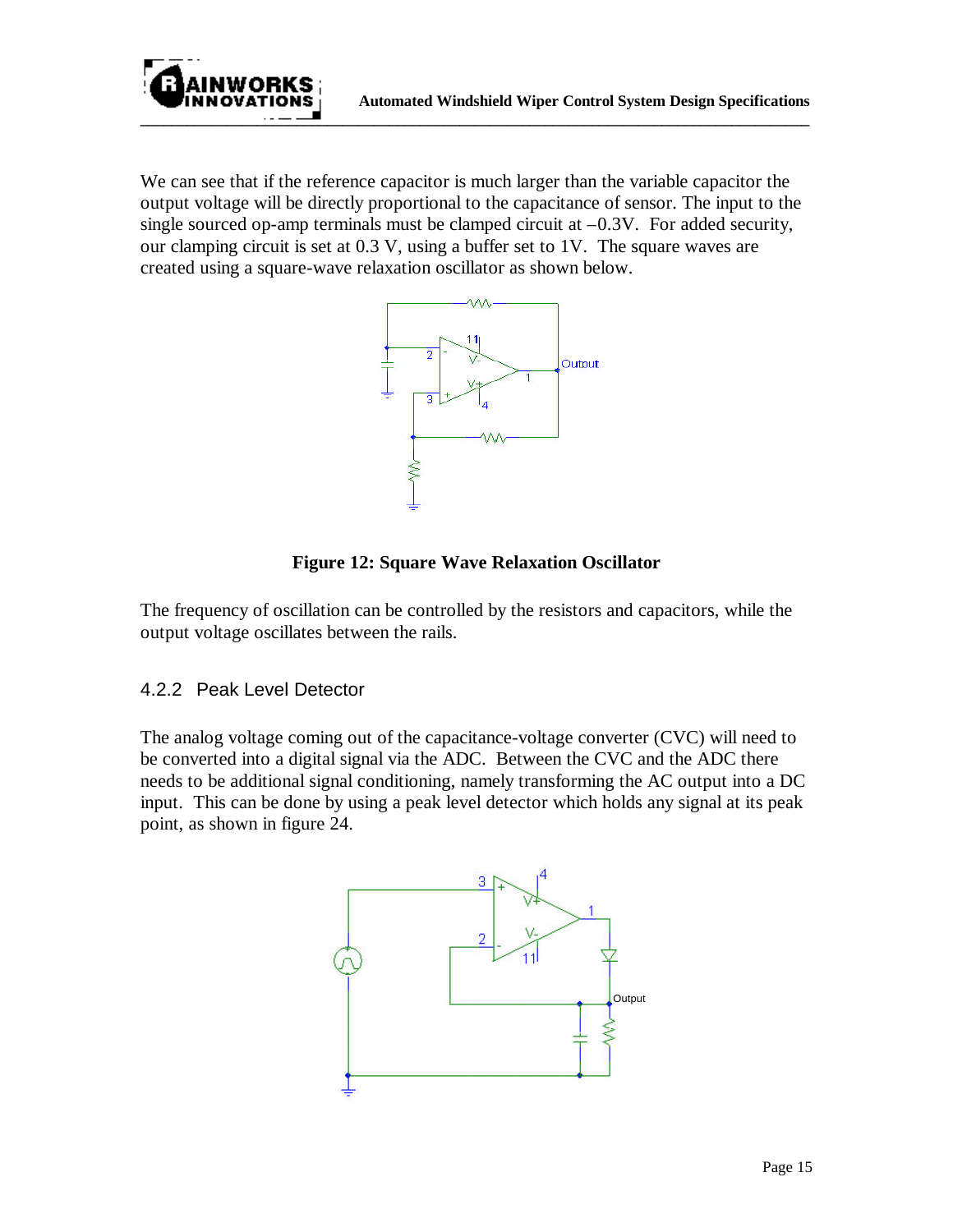

#### **Figure 13: Peak Level Detector**

In order to increase the response time to the capacitance changes of the variable capacitance sensor, the basic peak detector circuit is modified at the sacrifice of having increased fluctuation at the output. This increased fluctuation, however, does not pose significant problems since the ADC resolution needed is quite small (less than four bits.)

#### 4.2.3 Amplifier

In order to get full advantage of the ADC, the full scale swing should be around 5V. For this we employ an op-amp in non-inverting configuration. The actual gain has not yet been determined, but will be as more testing is done.

#### 4.2.4 Analog-Digital Converter

The ADC for the variable capacitance signal conditioning is the same as the one used for its variable resistance counterparts. Channel 3 is used for the capacitance based sensors.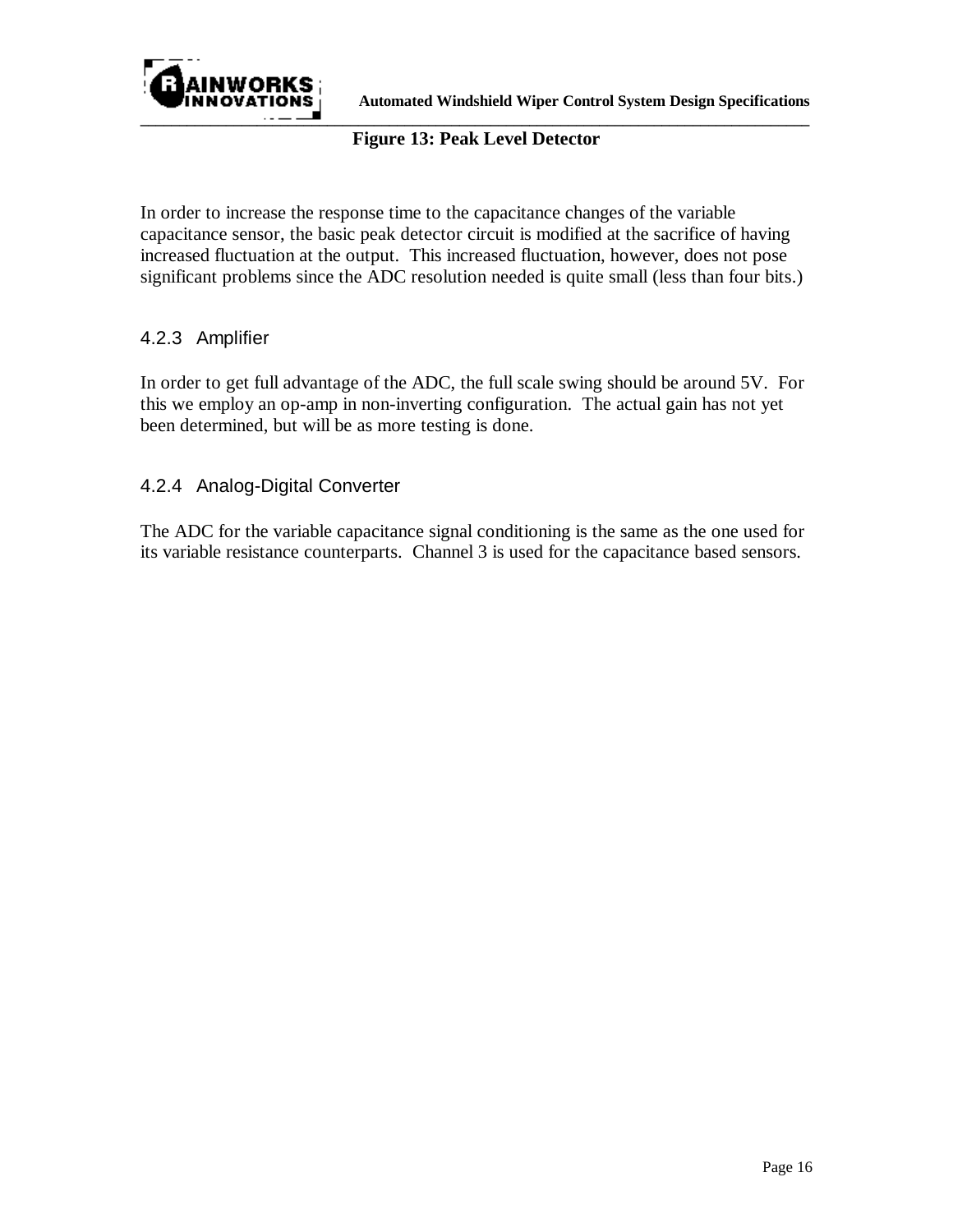

# **5 User Interface**

User interface provides sensitivity and off mode control; the UI is composed of a sensitivity knob and two state LEDs. Figure 15 shows the location of the sensitivity knob with respect to the dashboard and a magnified view of the sensitivity knob with LED indicators. There are two levels of sensitivity available to the user, as well as the off state.

- 1. **Off**: By turning the sensitivity knob to "Off", the user disables the AWWCS. Under this state, no automated wiping action will be taken.
- 2. **Normal**: This sensitivity level is the default sensitivity level built in the AWWCS. See 9.1.1 *Sensitivity Knob*
- 3. **High**: By turning the sensitivity knob to "High", the user can request the AWWCS to take wiping actions under lighter rain condition than the default sensitivity level built in the AWWCS. See 9.1.1 *Sensitivity Knob*



**Figure 14: User Interface and UI Location**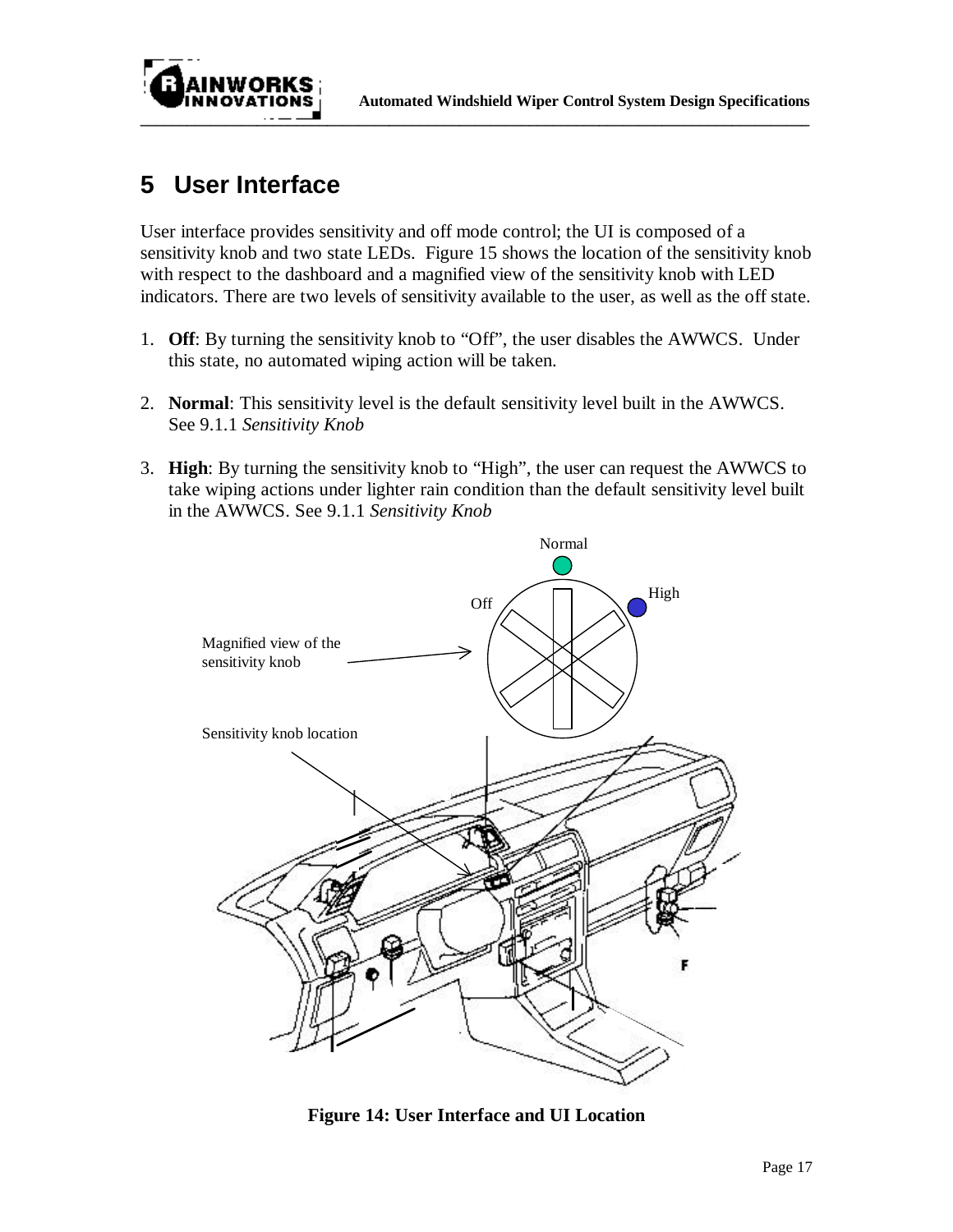

## **5.1 User Interface Circuitry**

Figure 16 shows the schematic of the sensitivity knob circuitry. The sensitivity knob is connected to the +5V out of the voltage regulator. When the sensitivity knob is set to Normal state, the input pin of the microcontroller,  $I_{n}$ , receives a high signal. When the sensitivity knob is set to High state, the input pin of the microcontroller,  $I<sub>h</sub>$ , receives a High signal. In the off state, both  $I_n$  and  $I_h$  are pulled to low.

During the Normal or High state, their respective LED will be activated by a 25mA current determined by the  $200\Omega$  resistors.



**Figure 15: Sensitivity knob circuitry**

## **5.2 User Interface Output**

Table 3 gives the user interface output to the microcontroller, given the switch states.

|  | <b>States</b> |
|--|---------------|
|  |               |
|  | High          |
|  | Normal        |

**Table 3: Microcontrollers' detection on sensitivity**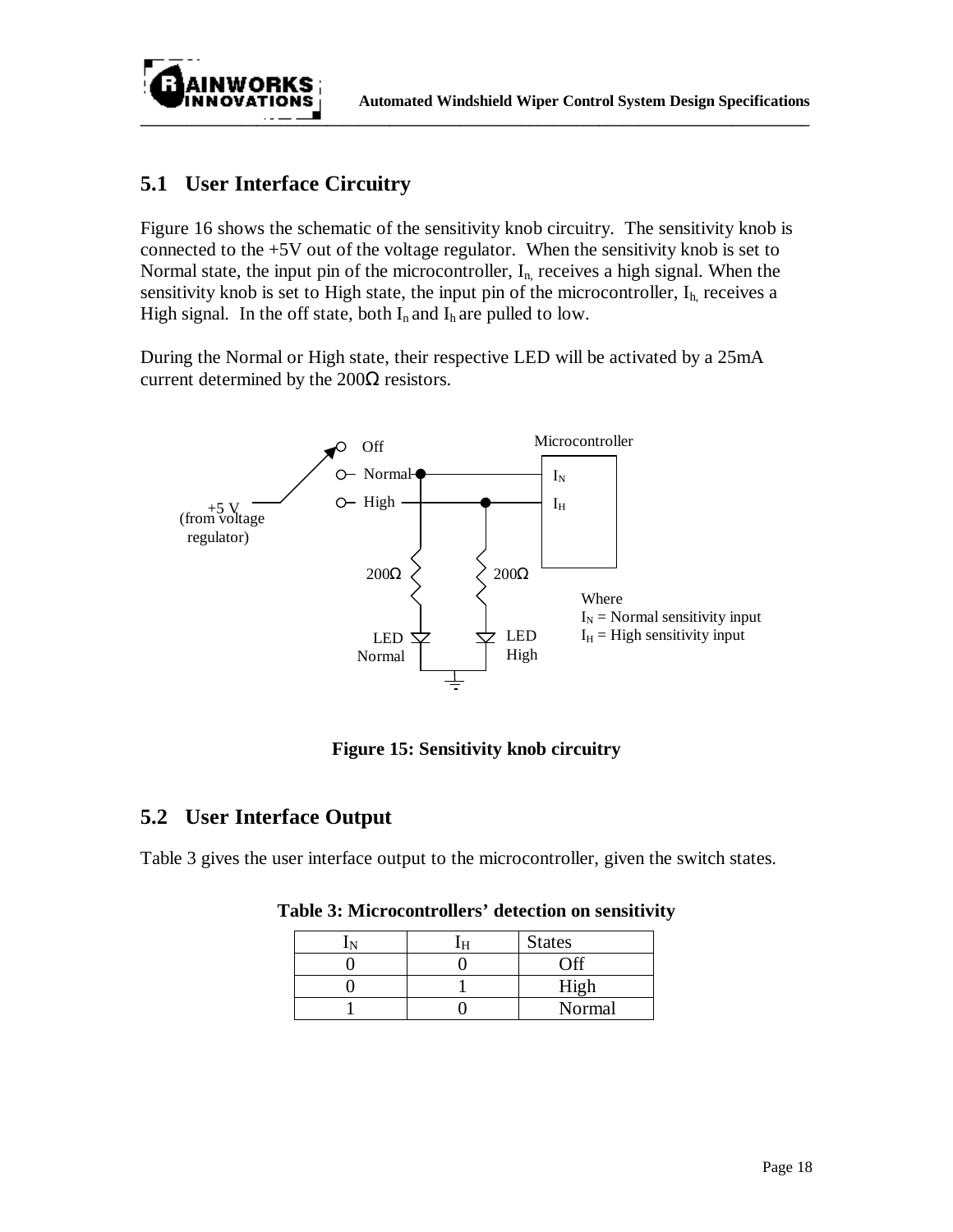

# **6 Signal Processing**

Figure 17 is the signal processing block relative to the AWWCS.



**Figure 16: Signal Processing Block relative to the AWWCS**

## **6.1 Algorithm**

#### 6.1.1 Sensitivity Knob

The following is the algorithm used to set the system to the sensitivity levels that the user inputs.



**Figure 17: Sensitivity Knob Control Algorithm**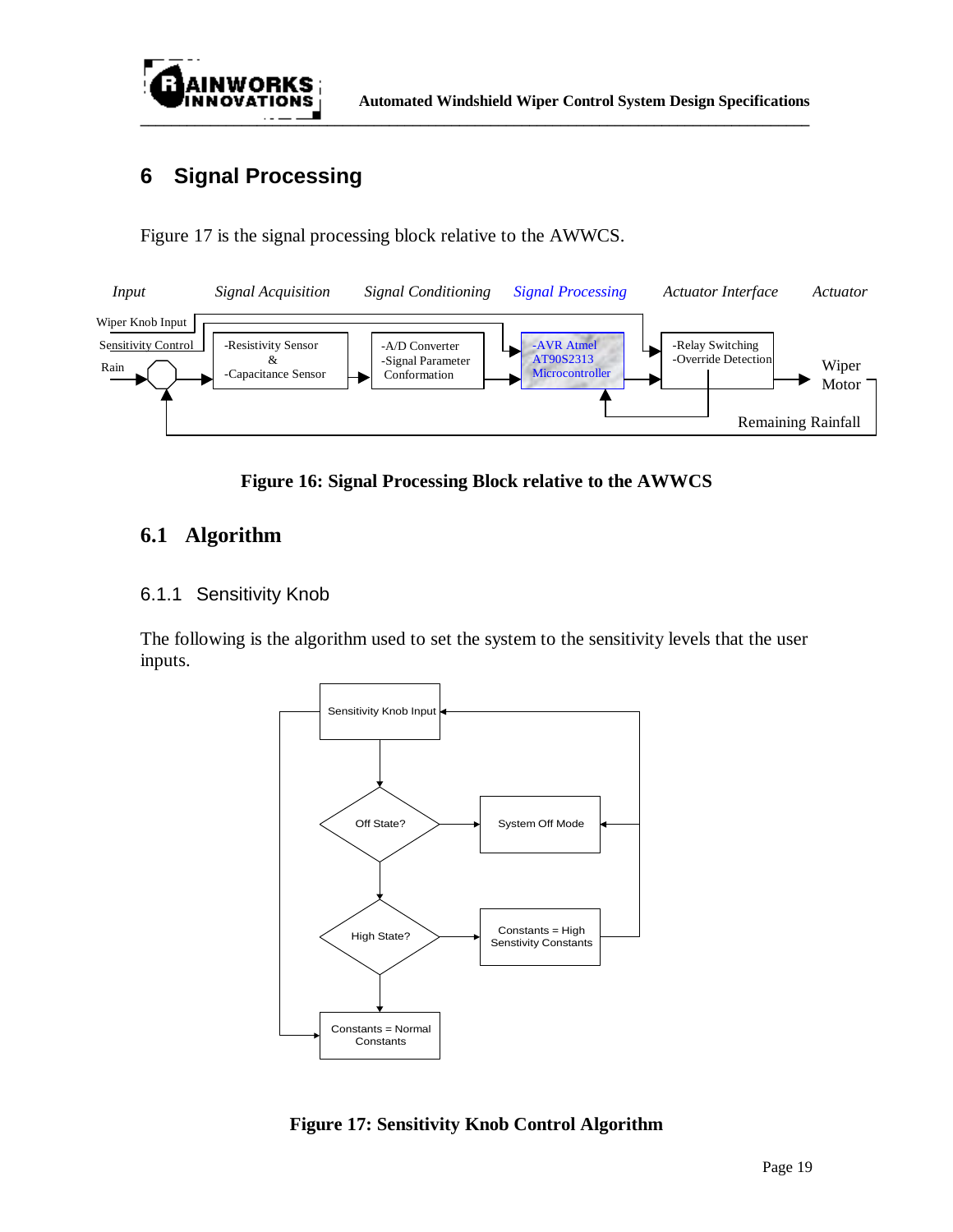

#### 6.1.2 Wiper Actuation Decision

If the input is in the "off "state, the system will disable any actuation control. If the input is in the "High" state, the system will use a set of constants as threshold for high sensitvity wiper actuation. If the input is neither "off" or "High" state, the system would be assumed to be in normal operation; all input wiping thresholds would be set to the normal. The following is the algorithm used to process the sensor inputs and determine wiper actuation.



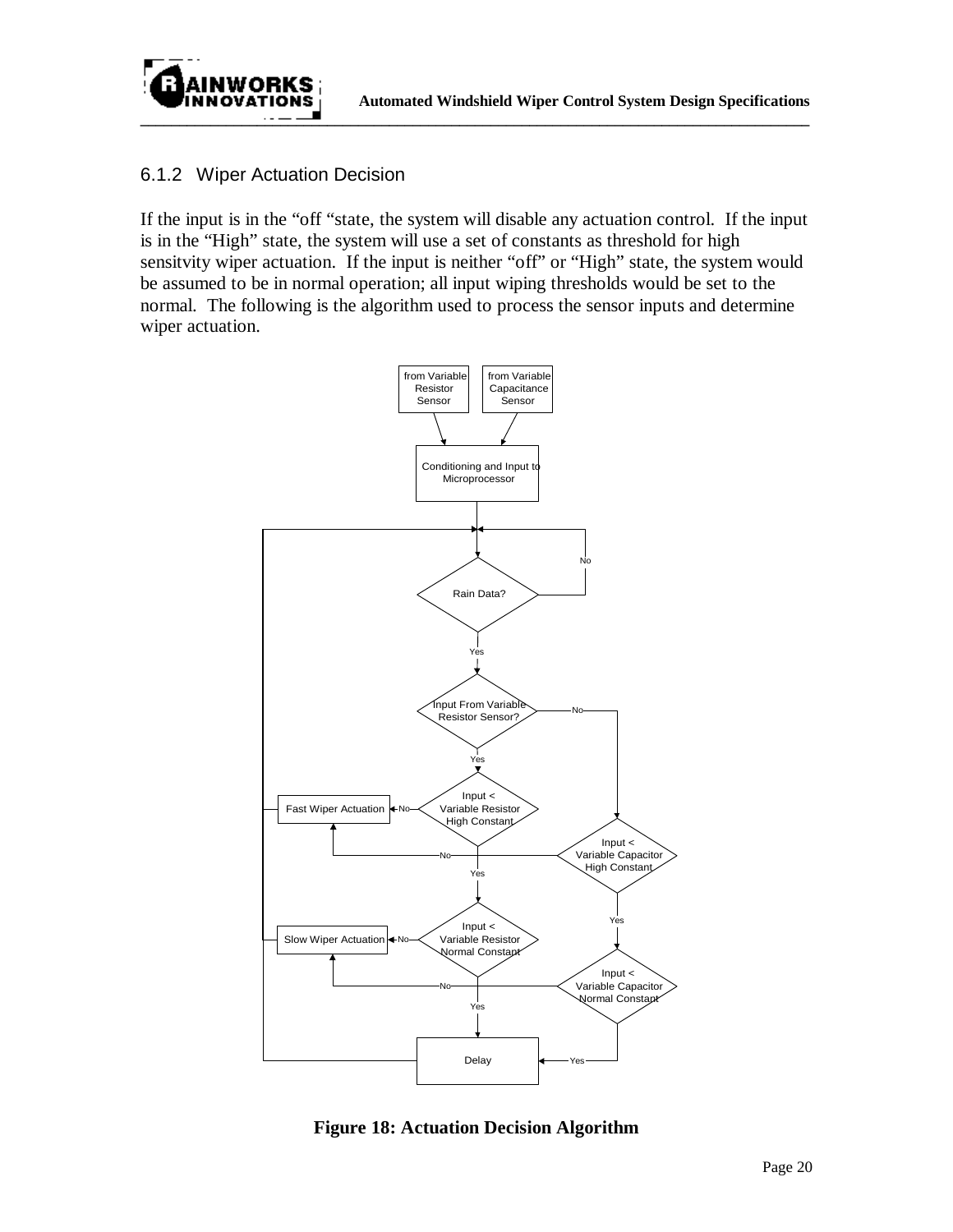



The variable resistance sensor input will have higher priority then the variable capacitance input. In addition, a delay is implemented to ensure time for rain to accumulate to detectable levels.

## **6.2 Microcontroller**

Our group decided on using the Atmel AVR for signal processing. The AT90S2313 was particularly suitable for our requirements. The 2313 is inexpensive and easy to find; the microcontroller uses 8-bit RISC architecture, which we believe to be simpler to program then the motrola MCH11. In addition, substantial resource and tools are available on the internet for this device.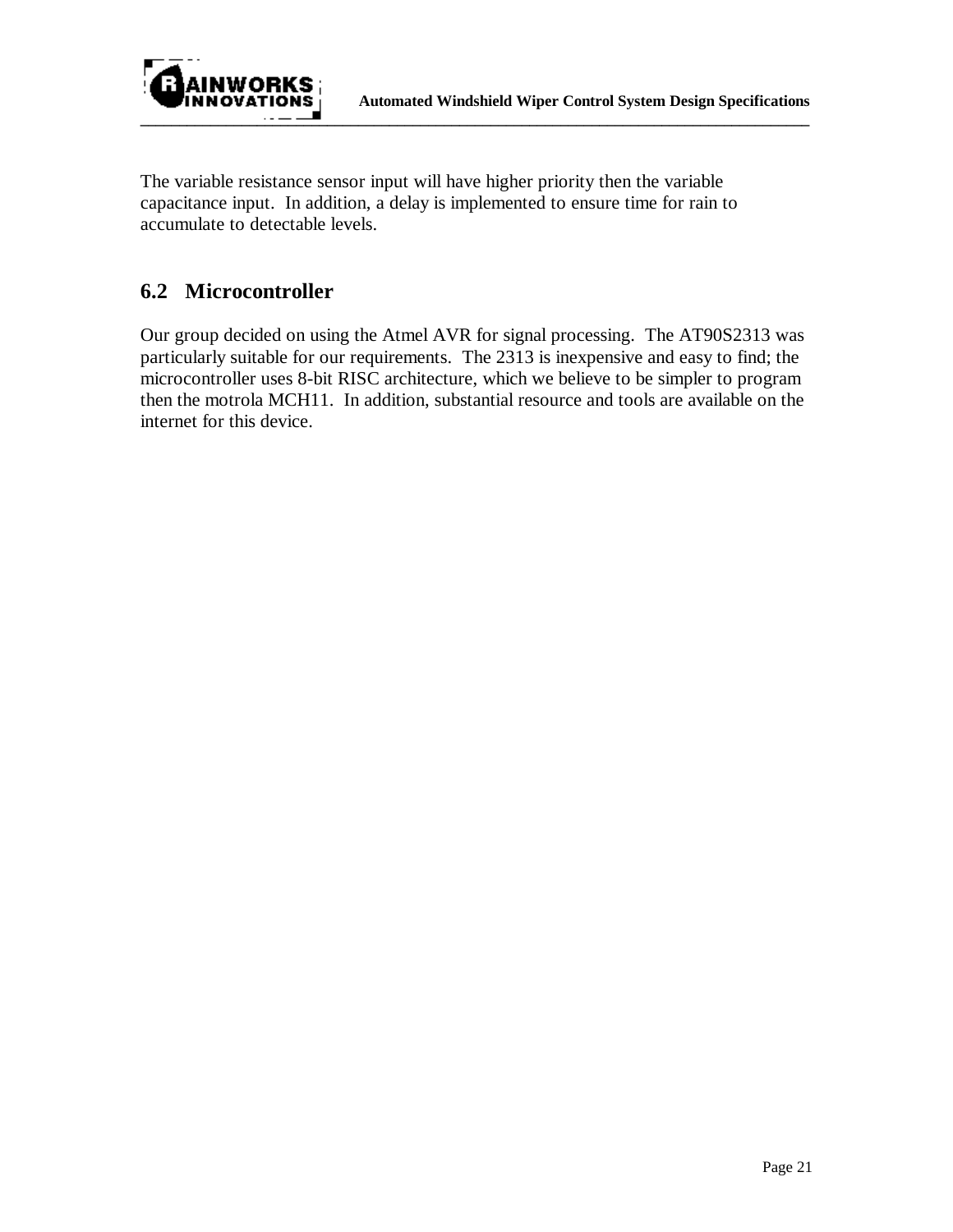

## **7 Actuator Interface**

The output signals from the microcontroller need to ultimately control wiper movement. The signals will not directly drive the wiper motor though; the microcontroller will control an actuator interface unit that will in effect control the wiper motor. Figure 20 shows the actuator interface relative to the AWWCS.



**Figure 19: Actuator Interface Relative to the AWWCS**

Figure 21 is a closer examination of the actuator interface system block that we will use.



**Figure 20: Actuator Interface System Block**

## **7.1 Native Wiper Discussion**

Figure 22 shows the cars' existing wiper control system. The main block of interest is the switching unit. The wiper knob mechanically controls a switching unit that manipulates 3 lines at the output carrying the actuating signals of interest. The motor operates in different wiping modes when a 12V signal (not shown) passing through the switching unit has its' pathway connection to the 3 different actuating signal lines switched. The mechanical control from the control knob controls the switching to direct the 12V signal to the correct actuating output lines.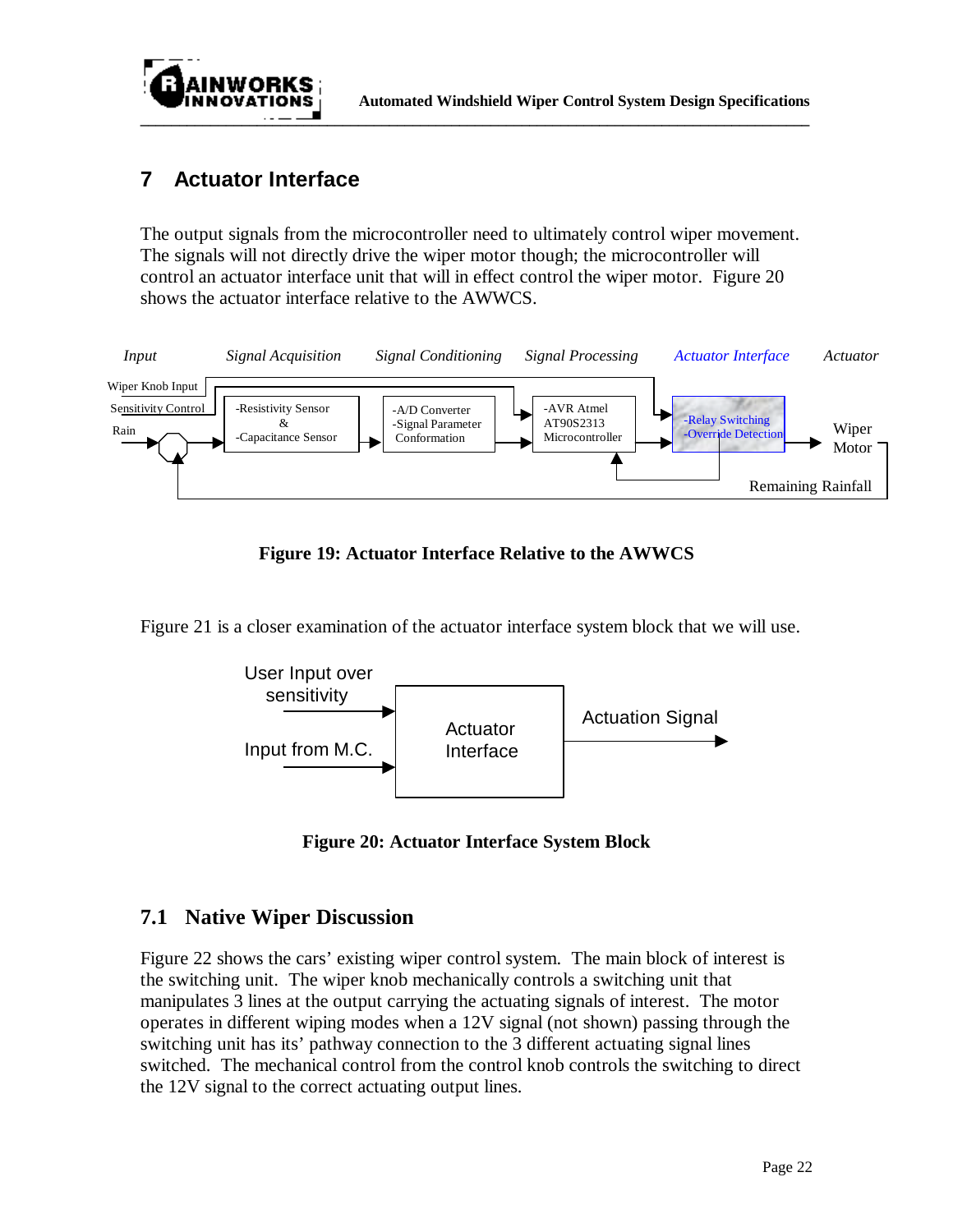



**Figure 21: Existing Tercel Wiper Control System**

Figure 23 shows the function table of the switching unit. The line segments represent short circuit connections between the vertical signals passing through the table. There are four modes of wiper operation that interest us; mist is a manual wipe mode where mist input causes a single wipe event. Other wiper functions such as washer fluid control which are unrelated to are system are not shown but do exist. The mechanical control from the wiper knob will direct the 12 V signal to the output lines that control the motor as well as the other unrelated functions. The '1' vertical column creates signals for a low speed wipe; the '2' column is the fast wipe signal. One can see that the only the 2 rightmost output lines  $(1&2)$  must be manipulated for wipe actuation; the left line  $(S)$  is needed only in the off state where the Vcc signal is not redirected to the output.



**Figure 22: Switching Unit Function Table**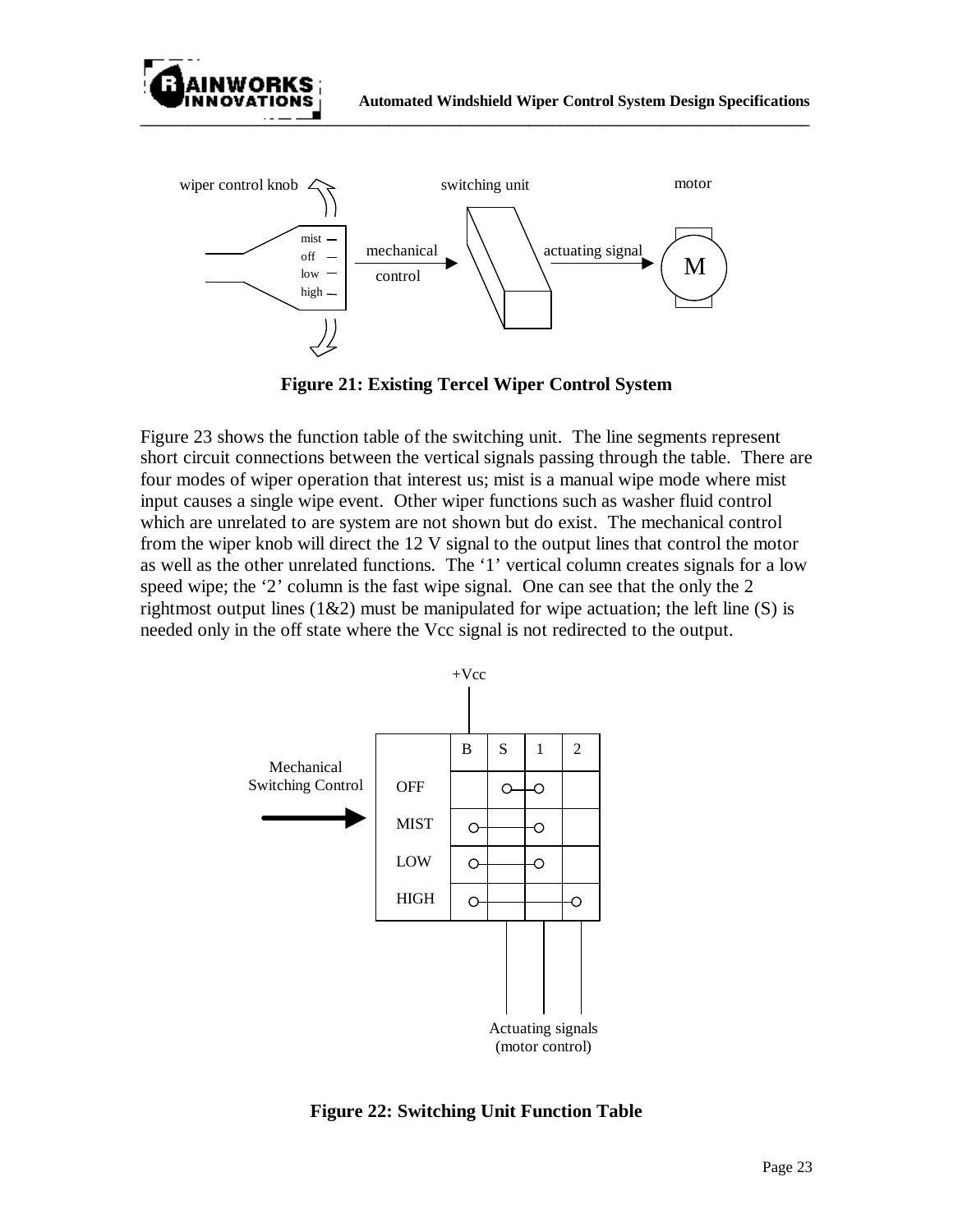

## **7.2 Actuation Interface Modification**

The AWWCS controls the wipers. The system also detects manual override and returns native wiper control to the user. The actuator interface will be implemented with switching relays and OR gate logic. Figure 24 shows the high level implementation of the interface using the simplified relay switching and OR gate models. We will use Siemens V23042 PCB Sensitive Non-latching Type (#V23042A2601B101) Relays whenever needed.



#### **Figure 23: Actuation Interface Modification to Native Wiper Control**

The above system will operate in various states; the two states of interest are:

|                     | 1. AWWCS system enabled: The wiper knob is set to off and the wipers are |
|---------------------|--------------------------------------------------------------------------|
|                     | taking command from the microcontroller.                                 |
| 2. Manual Override: | The wiper knob is set to any wiper state (not off)                       |
|                     | and the microcontroller output is not controlling.                       |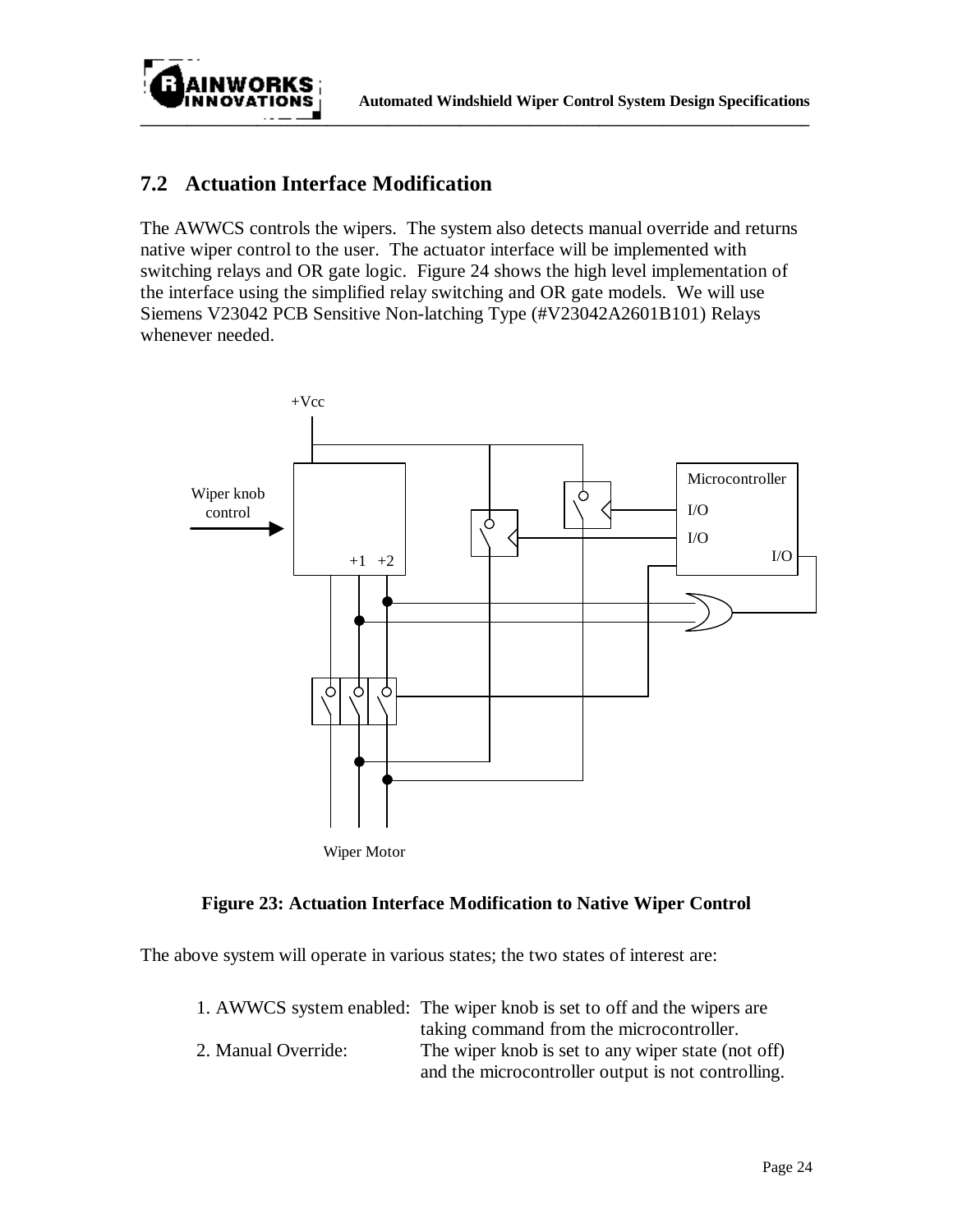

For the Microcontroller to know which state the wiper knob is in, an OR logic circuit (with details to follow) will compare the voltages from the  $+1$  and  $+2$  actuating lines. According to the function table of Figure 23, the lines will be connected to ground voltage when the knob is off and when the knob is in a wipe mode, one of the two lines will carry a voltage high. Therefrom the input into I1 from the amplifier provides microcontroller with the wiper knob state. The OR gate will be *a FairChild Quad 2 input OR gate* (Digikey #: DM74ALS86N-ND); Figure 25 shows the resistor configuration to provide approximately 5V inputs to the OR gate (with approximately 12V on the  $+1/+2$  lines).



**Figure 24: Manual Override Detection Circuit**

When the wiper knob is detected to be off, the microcontroller will control the wiper motor. O3 will open the three relays on the actuation lines to isolate control to the MC. Then O1 and O2 will open and close the relays appropriately to give the correct actuating signal as commanded by the sensor input. An O1/O2 output of logic 0/1 will actuate a low speed wipe and an output logic of 1/0 will actuate.

When the wiper knob is detected to be in any of the wipe modes, the user has entered manual override mode and the cars' existing wiper system controls the wipers. O3 will close the three actuation line relays to accept native control from the wiper knob. O1 and O2 will force their two related relays open to prevent MC control.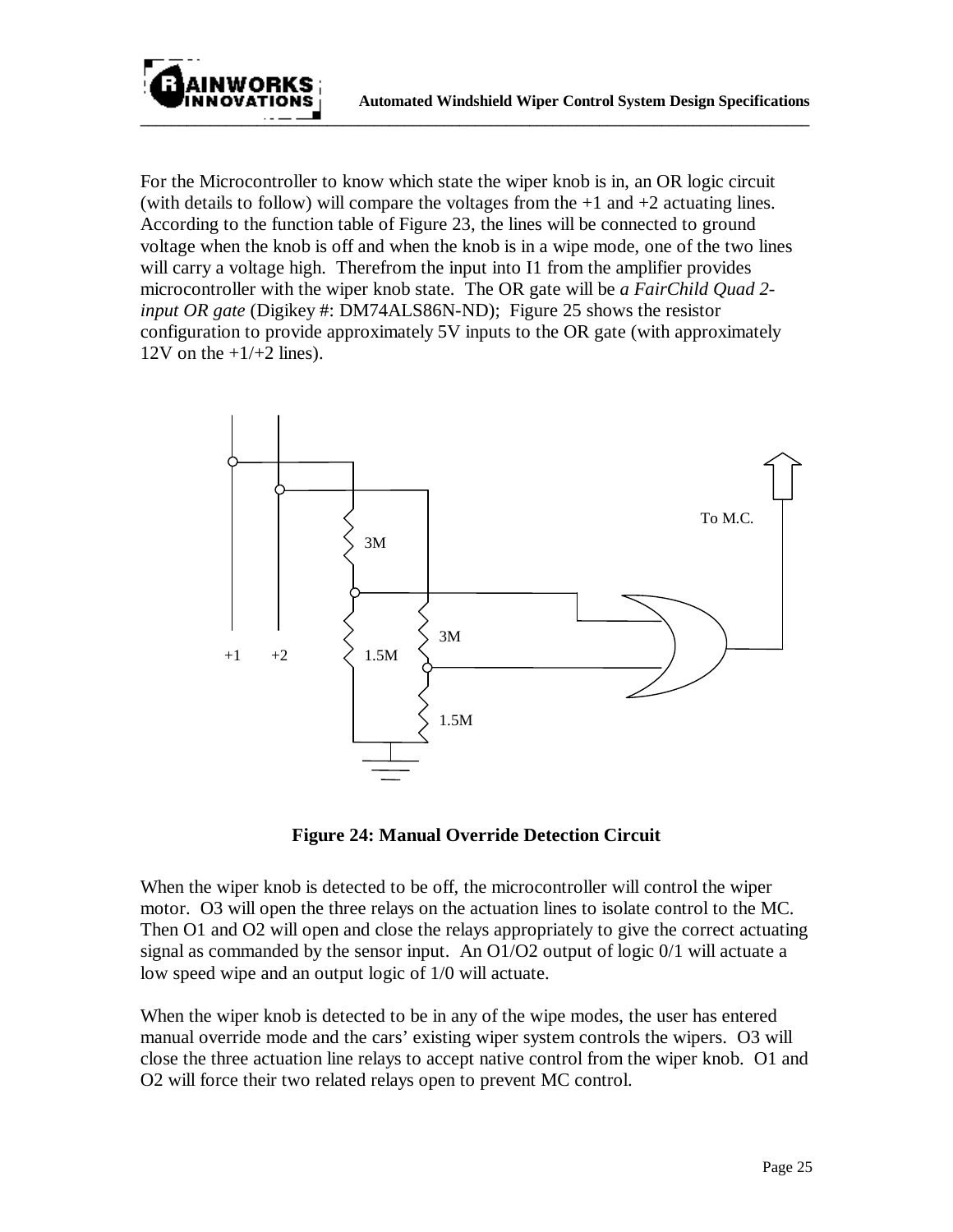

#### 7.2.1 Actuator Interface Installation

The area of modification and installment is located beneath the main plastic panel under the steering column in the Tercel. Upon inspection, the 3 actuating lines are easily accessible with general room available for the actuator interface. The OR gate, resistors and relay pair will be encased in a custom enclosure. This enclosure has the inputs/outputs listed in Table 4. The enclosure can be securely mounted by various means.

| Inputs                   | Outputs                        |
|--------------------------|--------------------------------|
| Vcc                      | Vcc Relay #1                   |
| $+1$ (Blue/White stripe) | Vcc Relay #2                   |
| $+2$ (Blue/Black stripe) | Fairchild Quad 2-input OR gate |
| 2 Atmel Output Ports     |                                |

#### **Table 4: Actuator Interface Enclosure I/O**

Note that from Figure 23 that the +1/+2 inputs are taken *before* the 3 parallel actuating line relays and the two relay outputs meet the actuating lines *after* the relays.

Aside from the enclosure, the three parallel relays taking a common input from a single MC port must be fitted. The connections being made to the 3 actuating lines will require a physical cut to the lines to insert the relays and make the necessary connections.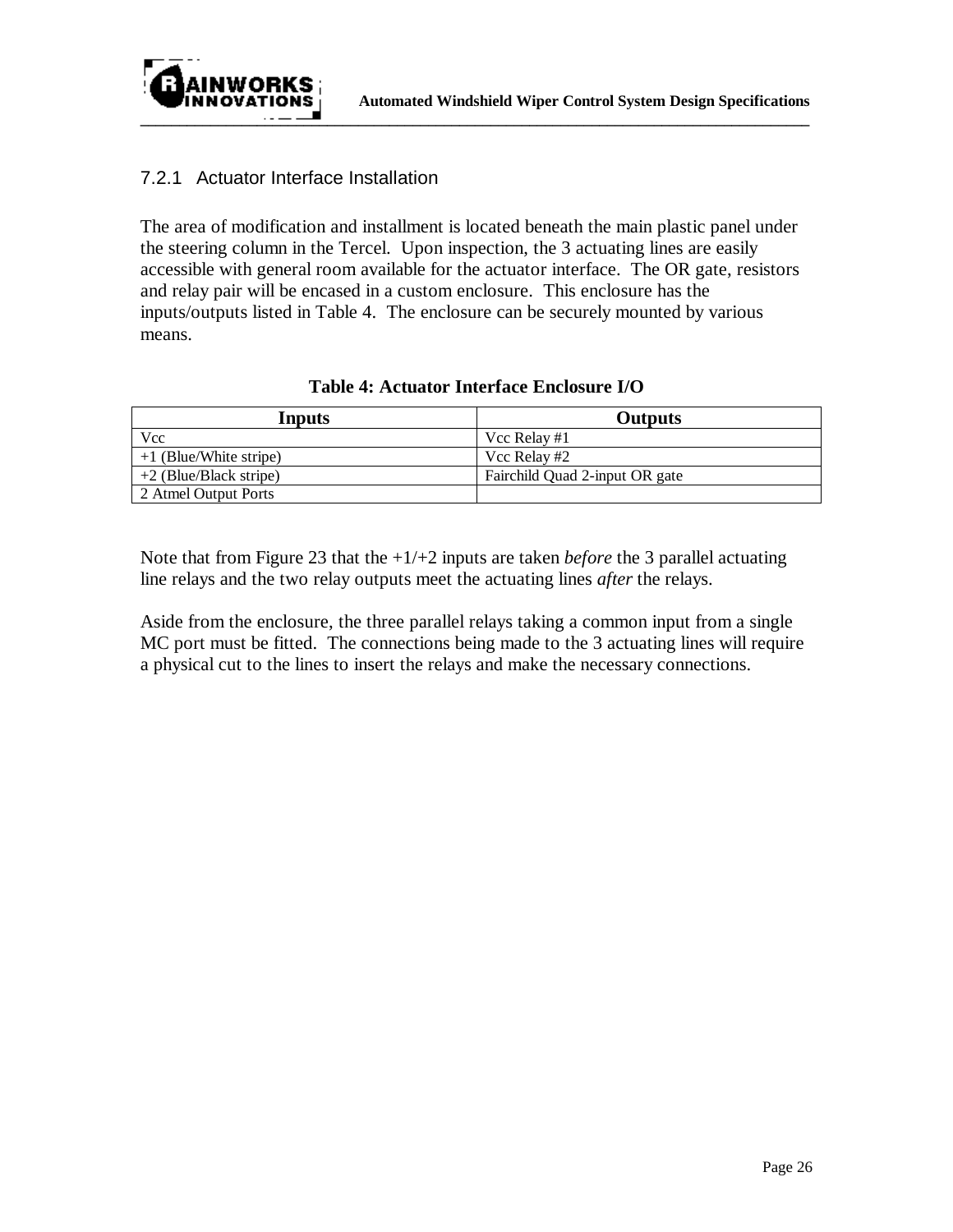



## **8 Testing**

Extensive testing is required for the AWWCS for system bugs, as well as to fine tune the system for optimal performance. Initial testing is best done with smaller components and in labs. Final testing will be performed in actual driving conditions.

## **8.1 Signal Acquisition Testing**

The following is the test procedure for the variable resistance sensor

- 1. Connect variable resistor sensor to 5V DC voltage source
- 2. Examine resistance of the variable resistance sensor; it should be an open circuit
- 3. Place a drop of water such that the raindrop is in contact with both conductive strips
- 4. Examine the resistance of the variable resistance sensor, the value should be around 300kΩ

If the value of drop of water differs from  $300k\Omega$  by several order of magnitude, the conductive strip seperation is too close or too far.

The following is the test procedure for the variable capacitance sensor

- 1. Connect the variable capacitance sensor with an capacitance bridge
- 2. Measure the capacitance of the variable capacitance sensor, the capacitance should be around 20pF
- 3. Using a spray gun, spray a fine mist on the sensor
- 4. Measure the capacitance of the variable capacitance sensor

The capacitance of the variable capacitance sensor should increase. Additional mist spray will eventually result in a final steady capacitance of 60pF.

## **8.2 Signal Conditioning Testing**

The following is the test procedure for the signal conditioning circuit of the variable resistance sensor.

- 1. Connect the variable resistance conditioning circuit to a 5V DC voltage source, replace variable resistance sensor with a 300kΩ resistor
- 2. Examine the output voltage across any resistor of the conditioning circuit

The voltage drop across any resistor should be around 2.5V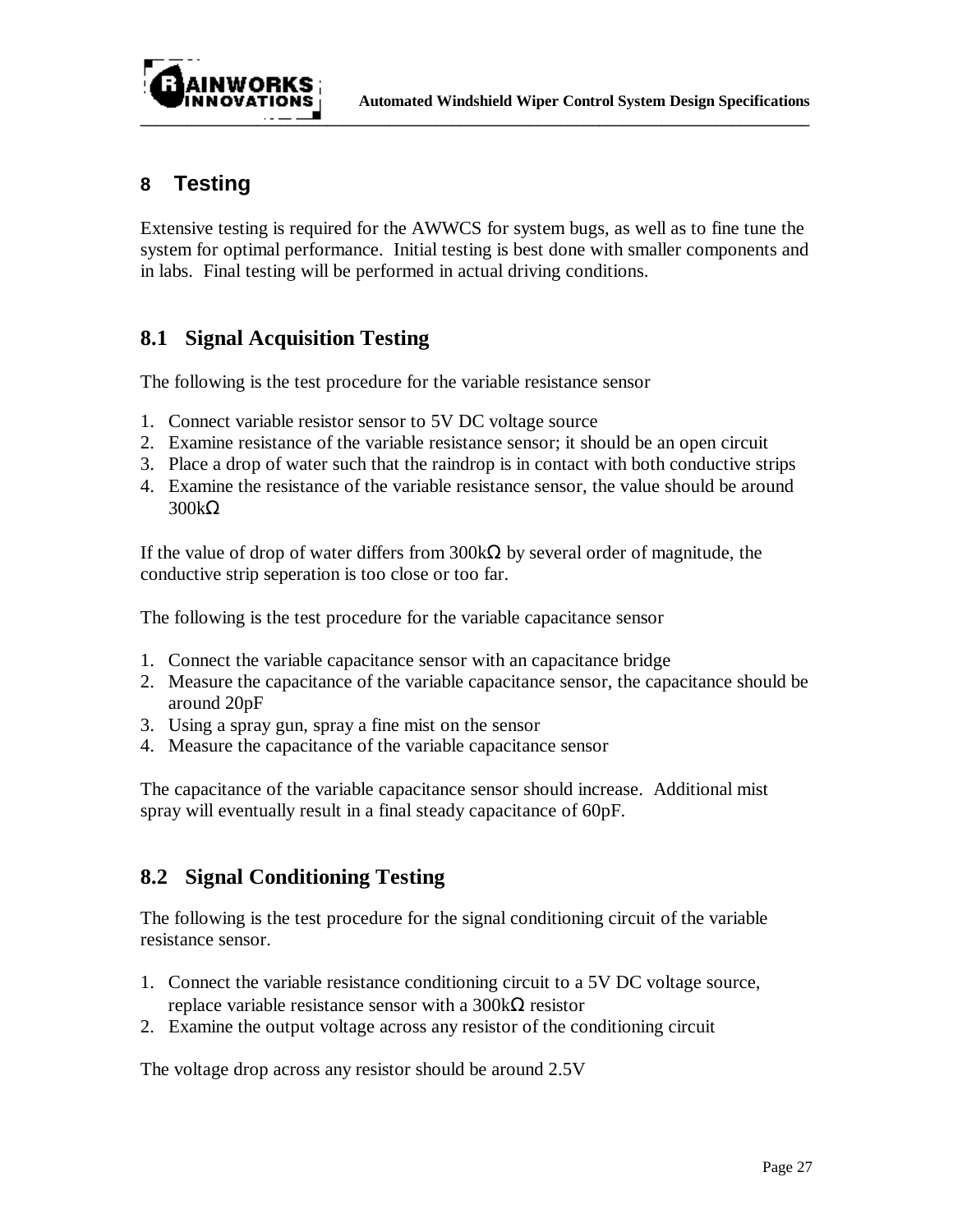

The following is the test procedure for the signal conditioning circuit of the variable capacitance sensor.

- 1. Connect the variable capacitance conditioning circuit to a 5V DC voltage source, replace variable capacitance sensor with a 20pF capacitor
- 2. Examine the pulse generator with an oscilloscope, a 5V 20kHz square should be observed
- 3. Examine the output of the variable capacitance sensor conditioning circuit

The output waveform should be close to square wave. The peak to peak wave voltage should be close to 2.5V.

## **8.3 User Interface**

The following is the test procedure for the signal processing unit.

- 1. Connect the UI to a 5 voltage source
- 2. Turn the knob to off, no UI LED should be on
- 3. Turn the knob to "normal", only normal LED should be on
- 4. Turn the knob to "fast", only fast LED should be on

## **8.4 Signal Processing**

The following is the test procedure for the signal processing unit.

- 1. Place the AT90S2313 into the STK300 Atmel test board
- 2. Connect the STK300 to a PC
- 3. Connect the 5V DC adapter to the STK300, activate the board
- 4. Run AtmelProg in the PC
- 5. The AtmelProg should be able to detect the STK300, as well as detect the AT90S2313, otherwise, there is a problem with the STK300 or the AT90S2313
- 6. Run AVR debug, input dummy test vectors simulating sensor conditioning circuit input

The output from the debugger is examined. Actuation should occur when input test vector reaches threshold level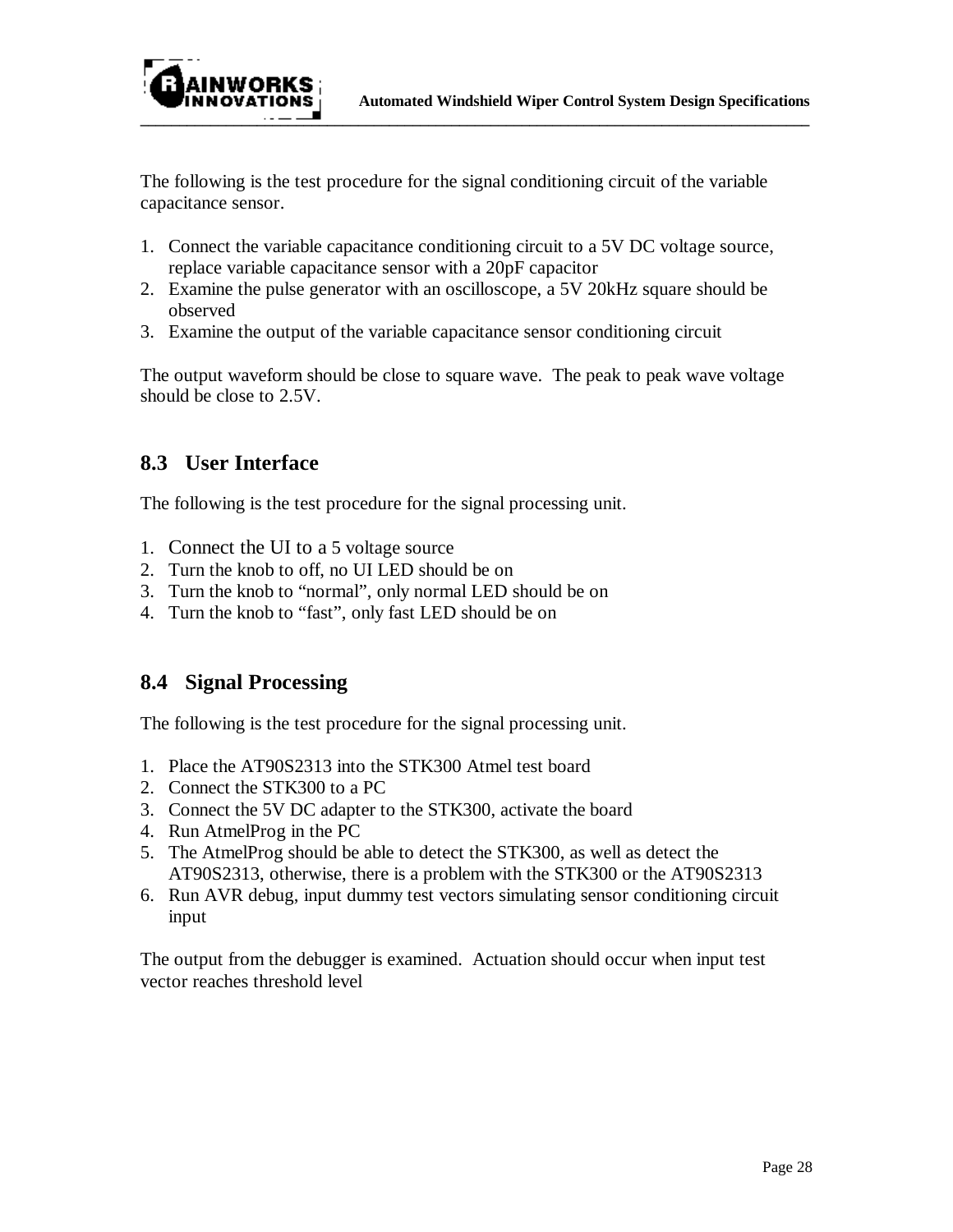

## **8.5 Actuation Interface Testing**

The following is the test procedure for the actuation interface.

- 5. Connect the actuation interface relays with a 12V voltage source
- 6. Place a 10Meg resistor load with each relay, simulating motor
- 7. Connect selected input with a 5V voltage source
- 8. Measure voltage across corresponding load resistor

Voltage drop across corresponding to selected input should change from 0 to 12V.

### **8.6 System Testing**

The following is the test procedure for the AWWCS.

- 1. Connect 5V voltage source to AWWCS
- 2. Connect the actuation interface relays with a 12V voltage source
- 3. Place a 10M resistor load with each relay, simulating motor
- 4. Spray a fine mist over the combinational sensor
- 5. Examine actuation interface, the voltage across resistor load corresponding normal wipe should be 12V
- 6. Place a drop of water such that the raindrop is in contact with both conductive strips of the variable resistance sensor
- 7. Examine actuation interface, the voltage across resistor load corresponding normal wipe should be 12V
- 8. Place 6 drops of water such that all 6 raindrops are in contact with both conductive strips of the variable resistance sensor
- 9. Examine actuation interface, the voltage across resistor load corresponding fast wipe should be 12V